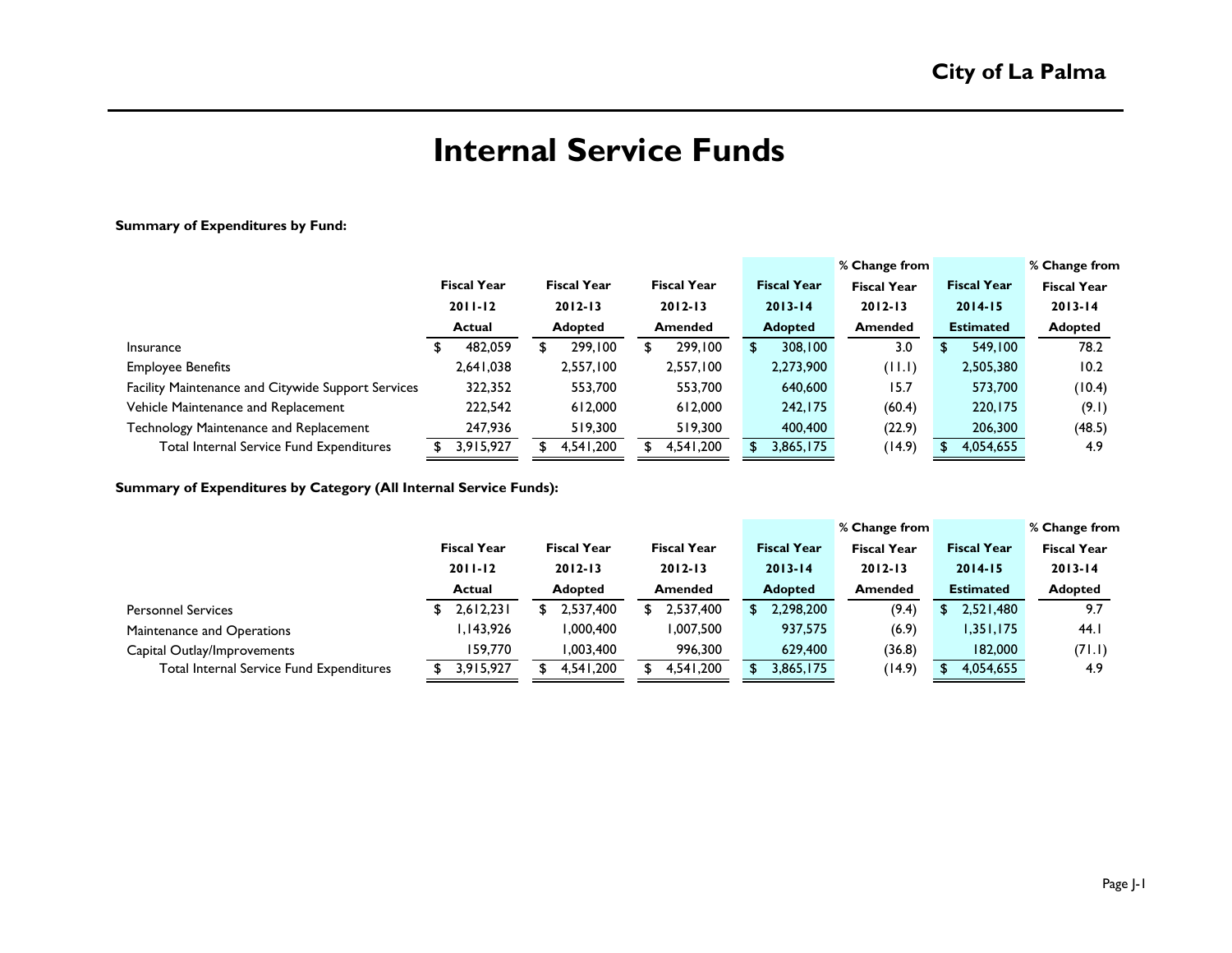### **DEPARTMENT:** Internal Service Funds **Account Code: 060-600 Account Code: 060-600**

**Insurance PROGRAM:** 

|                             |  |                              |  |                    |             |                          |             |                    | % Change from                 |     |                  |                    |                | % Change from      |
|-----------------------------|--|------------------------------|--|--------------------|-------------|--------------------------|-------------|--------------------|-------------------------------|-----|------------------|--------------------|----------------|--------------------|
|                             |  | <b>Fiscal Year</b>           |  | <b>Fiscal Year</b> |             | <b>Fiscal Year</b>       |             | <b>Fiscal Year</b> | <b>Fiscal Year</b>            |     |                  | <b>Fiscal Year</b> |                | <b>Fiscal Year</b> |
|                             |  | $2011 - 12$<br><b>Actual</b> |  | $2012 - 13$        | $2012 - 13$ |                          | $2013 - 14$ |                    | $2012 - 13$<br><b>Amended</b> |     |                  | $2014 - 15$        |                | $2013 - 14$        |
|                             |  |                              |  | <b>Adopted</b>     |             | <b>Amended</b>           |             | <b>Adopted</b>     |                               |     | <b>Estimated</b> |                    | <b>Adopted</b> |                    |
| <b>Personnel Services</b>   |  | $\blacksquare$               |  | $\sim$             |             | $\blacksquare$           |             |                    |                               | N/A | \$.              |                    |                | N/A                |
| Maintenance and Operations  |  | 482,059                      |  | 299,100            |             | 299,100                  |             | 308,100            |                               | 3.0 |                  | 549,100            |                | 78.2               |
| Capital Outlay/Improvements |  |                              |  |                    |             | $\overline{\phantom{0}}$ |             |                    |                               | N/A |                  |                    |                | N/A                |
| Total                       |  | 482.059                      |  | 299,100            |             | 299,100                  |             | 308,100            |                               | 3.0 |                  | 549,100            |                | 78.2               |
|                             |  |                              |  |                    |             |                          |             |                    |                               |     |                  |                    |                |                    |

### PROGRAM DESCRIPTION:

This program centralizes the payment of and accounting for the City's automotive liability, general liability, property/machinery insurance, and employee bonds as a member of the California Joint Powers Insurance Authority (CJPIA). These costs are distributed to all City programs on a pro-rata basis. The premiums are then paid directly from this account. Note: This program does not include premiums / expenses for Workers Comp Insurance. These are paid from the Employee Benefit Internal Service Fund (061-610).

### PROGRAM EXPLANATION:

- Code 620: Attendance at California Joint Powers Insurance Authority's annual conference for the Administrative Services Manager.
- Code 730: Represents claims expense for deductibles, and repairs as a result of automotive or property accidents. These expenses are reimbursed through subrogation, except when the City is the responsible party.

### Code 731: Funds budgeted in this code include liability insurance and claims costs for the following:

| C PIA general liability deposit                  | S. | 220,400 |
|--------------------------------------------------|----|---------|
| All Risk Property insurance premiums             |    | 54,000  |
| Environmental insurance premiums                 |    | 11,000  |
| Crime bond                                       |    | 1,200   |
| Various City event insurance premiums            |    | 5,000   |
| Miscellaneous insurance premiums and settlements |    | 10,000  |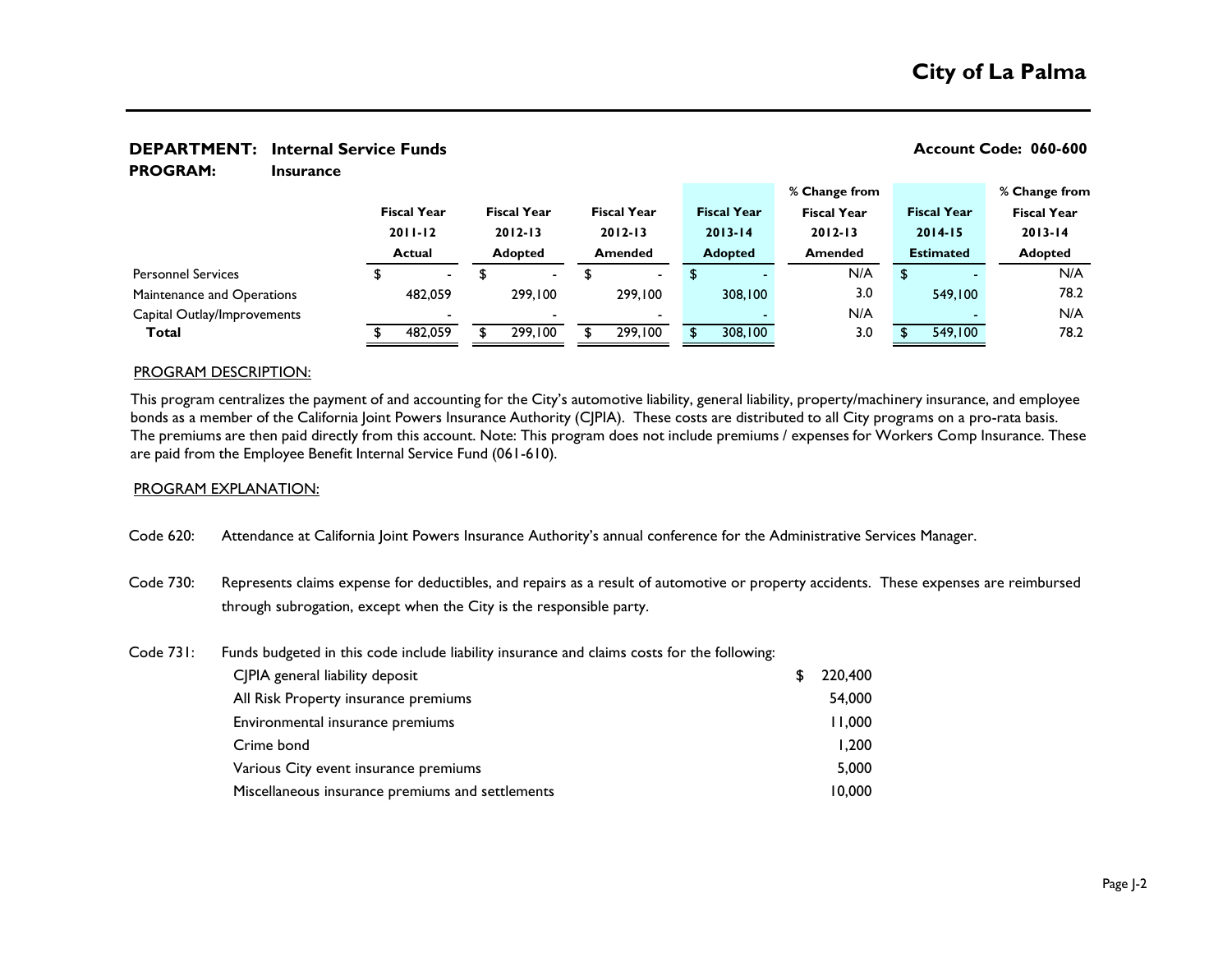**DEPARTMENT:** Internal Service Funds **Account Code: 060-600 Account Code: 060-600 Insurance PROGRAM:** 



THIS PAGE INTENTIONALLY LEFT BLANK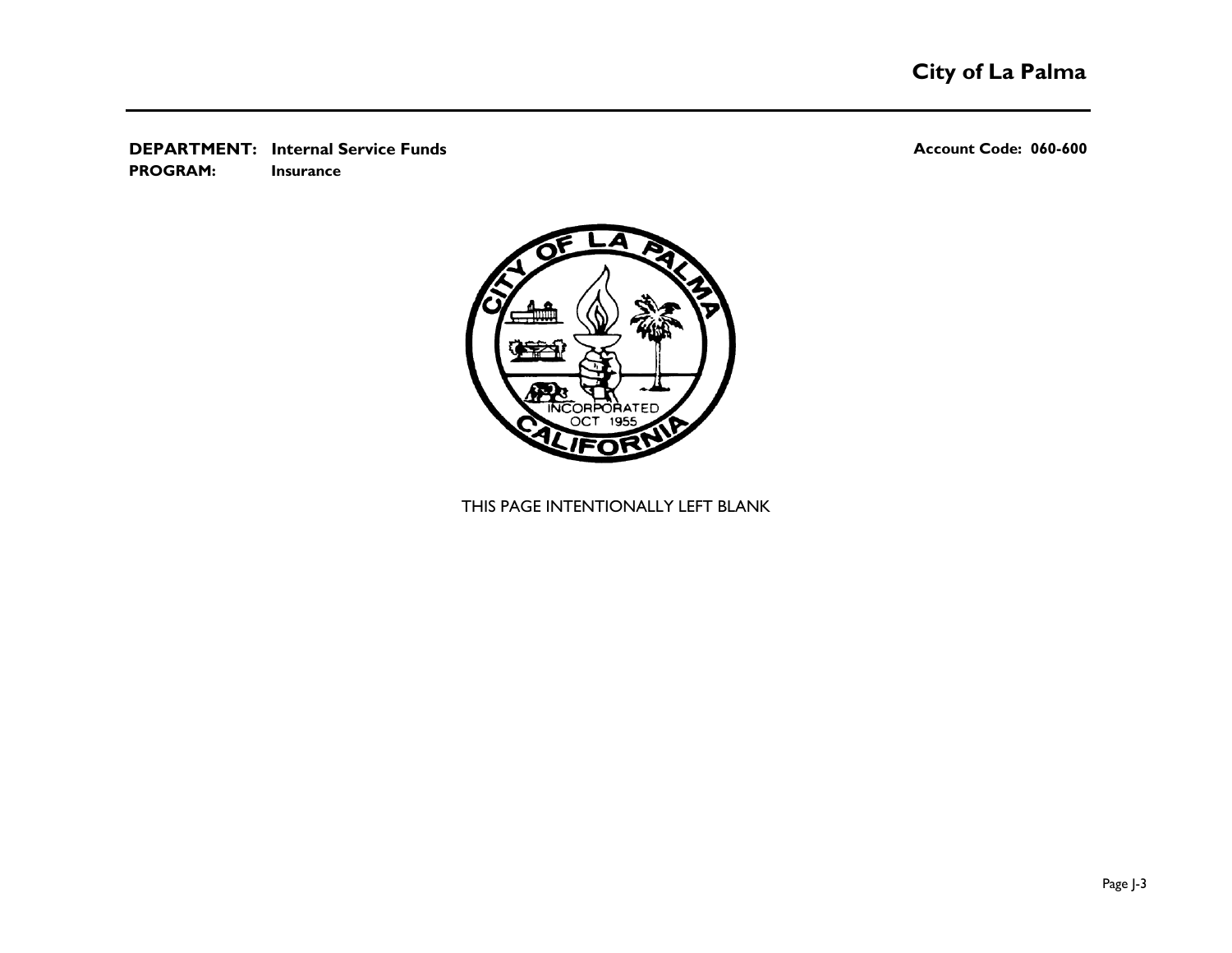### **DEPARTMENT:** Internal Service Funds<br> **DEPARTMENT:** Internal Service Funds

**PROGRAM:** 

| <b>PROGRAM:</b> | <b>Insurance</b>                  |                    |     |                    |                    |                    |                    |                    |                    |
|-----------------|-----------------------------------|--------------------|-----|--------------------|--------------------|--------------------|--------------------|--------------------|--------------------|
|                 |                                   |                    |     |                    |                    |                    | % Change from      |                    | % Change from      |
|                 |                                   | <b>Fiscal Year</b> |     | <b>Fiscal Year</b> | <b>Fiscal Year</b> | <b>Fiscal Year</b> | <b>Fiscal Year</b> | <b>Fiscal Year</b> | <b>Fiscal Year</b> |
|                 |                                   | $2011 - 12$        |     | $2012 - 13$        | $2012 - 13$        | $2013 - 14$        | $2012 - 13$        | $2014 - 15$        | $2013 - 14$        |
| Code            | <b>Description</b>                | Actual             |     | <b>Adopted</b>     | Amended            | <b>Adopted</b>     | Amended            | <b>Estimated</b>   | <b>Adopted</b>     |
|                 | <b>MAINTENANCE AND OPERATIONS</b> |                    |     |                    |                    |                    |                    |                    |                    |
| 620.000         | Meetings & Training               | \$<br>582          | \$  | 3,000              | \$<br>3,000        | \$<br>1,500        | (50.0)             | \$<br>1,500        |                    |
| 730.000         | Automotive Insurance & Claims     | 000. ا             |     | 5,000              | 5,000              | 5,000              |                    | 5,000              |                    |
| 731.000         | Liability Insurance & Claims      | 481.521            |     | 291,100            | 291,100            | 301,600            | 3.6                | 542,600            | 79.9               |
| 733.000         | Special Departmental Supplies     | (1,044)            |     |                    |                    | $\sim$             | N/A                | $\sim$             | N/A                |
|                 | <b>TOTAL MAINTENANCE AND</b>      |                    |     |                    |                    |                    |                    |                    |                    |
|                 | <b>OPERATIONS</b>                 | 482,059            |     | 299,100            | 299,100            | 308,100            | 3.0                | 549,100            | 78.2               |
|                 | <b>TOTAL EXPENDITURES</b>         | 482,059            | \$. | 299,100            | \$<br>299,100      | 308,100            | 3.0                | 549,100            | 78.2               |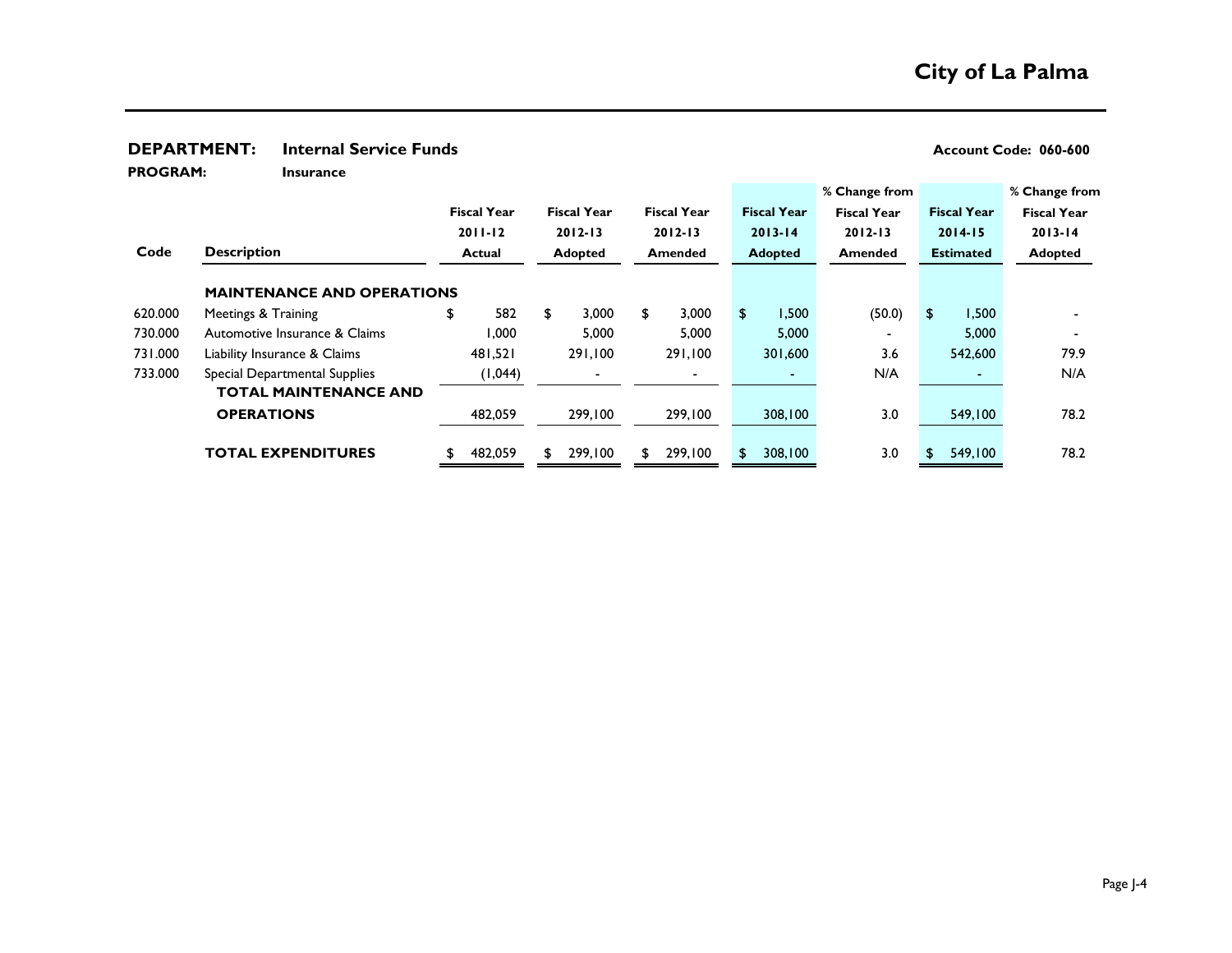### **DEPARTMENT:** Internal Service Funds<br> **Account Code: 060-600**

**PROGRAM: Insurance**



## THIS PAGE INTENTIONALLY LEFT BLANK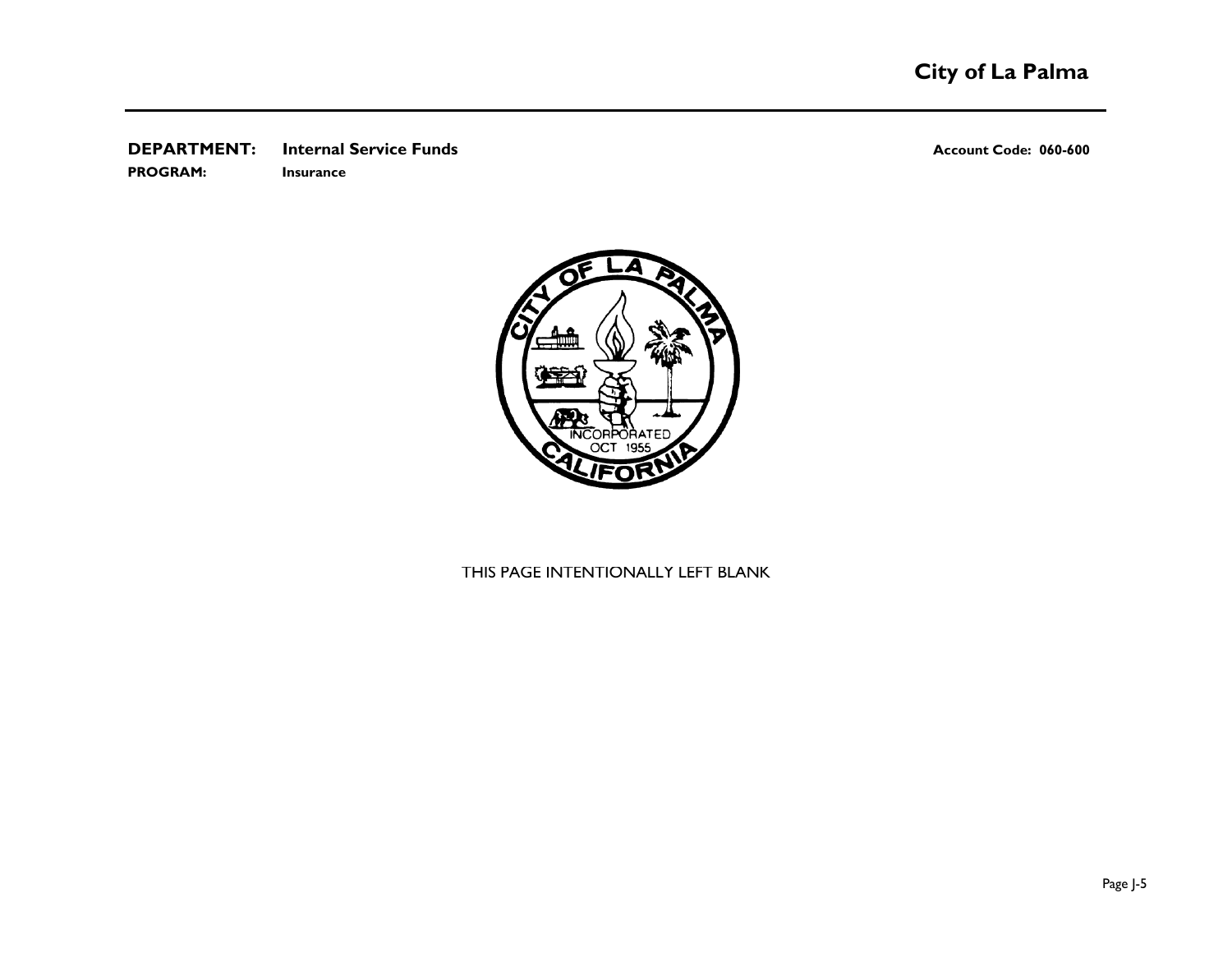**Employee Benefits PROGRAM:** 

|                             |                          |                    |                    |                    | % Change from      |                    | % Change from      |
|-----------------------------|--------------------------|--------------------|--------------------|--------------------|--------------------|--------------------|--------------------|
|                             | <b>Fiscal Year</b>       | <b>Fiscal Year</b> | <b>Fiscal Year</b> | <b>Fiscal Year</b> | <b>Fiscal Year</b> | <b>Fiscal Year</b> | <b>Fiscal Year</b> |
|                             | $2011 - 12$              | $2012 - 13$        | $2012 - 13$        | $2013 - 14$        | $2012 - 13$        | $2014 - 15$        | $2013 - 14$        |
|                             | <b>Actual</b>            | <b>Adopted</b>     | Amended            | <b>Adopted</b>     | <b>Amended</b>     | <b>Estimated</b>   | <b>Adopted</b>     |
| <b>Personnel Services</b>   | 2,564,514                | 2,491,000          | 2,491,000          | 2,235,000          | (10.3)             | 2,455,680          | 9.9                |
| Maintenance and Operations  | 76,524                   | 66.100             | 66.100             | 38,900             | (41.1)             | 49,700             | 27.8               |
| Capital Outlay/Improvements | $\overline{\phantom{0}}$ |                    |                    |                    | N/A                |                    | N/A                |
| Total                       | 2,641,038                | 2,557,100          | 2,557,100          | 2,273,900          | (11.1)             | 2,505,380          | 10.2               |
|                             |                          |                    |                    |                    |                    |                    |                    |

### PROGRAM DESCRIPTION:

This program centralizes the payment of and accounting for the City's employee benefits expenses, whether required by State or Federal law or the employee MOU. These costs are distributed to the programs on the calculated percentage of payroll basis so that the full-time cost of the program is known. Monthly transfers are made for each program to this Employee Benefits program, from which all premiums and expenses are paid, thus simplifying payment and providing detailed cost distribution data.

### PROGRAM EXPLANATION:

- Code 515: This is the estimated amount necessary to pay expenses incurred during the year for payment of accrued vacation from this account when an employee retires or terminates. It also pays for sick leave and vacation buy-back benefits.
- Code 560: Unemployment Insurance / Claims
- Code 561: Insurance premium for liability coverage for workers' compensation claims, which covers statutory liability under California Workers Compensation.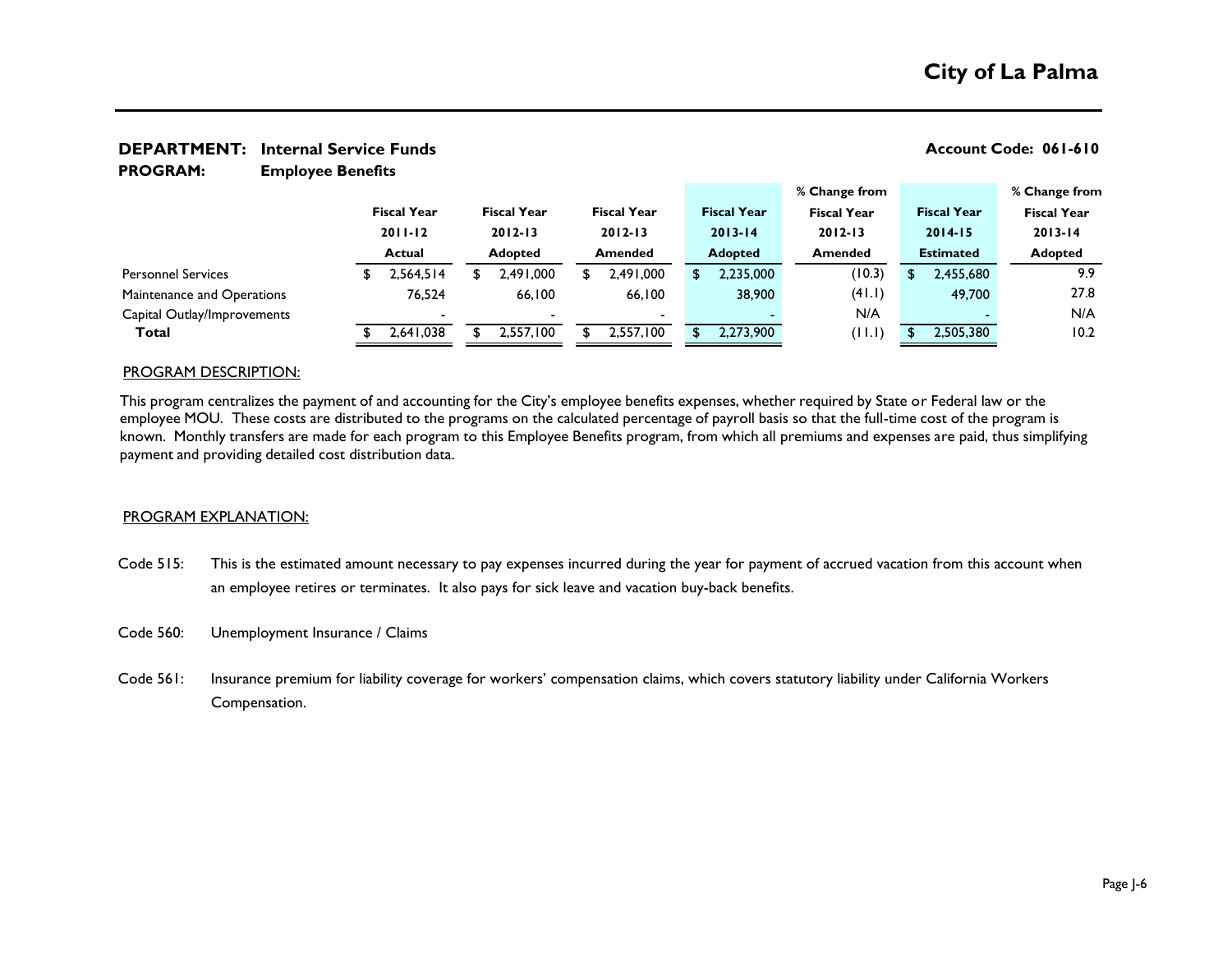**Employee Benefits PROGRAM:**  Code 562: Funds budgeted in this code include employee insurance premiums for the following: Health insurance for full-time employees and dependents Health insurance for retirees CalPERS administration fees CalPERS Survivor Benefit Premium Dental insurance for full-time employees and dependents Life insurance for full-time employees Vision reimbursements for full-time employees and dependents

Code 563: Medicare contributions for employees.

- Code 564: Payments to the California Public Employees Retirement System (PERS) and Public Alternative Retirement System (PARS).
- Code 566: Funds budgeted in this code include pre-employment physical expenses and annual wellness benefits for management: Pre-employment **Fingerprints**
- Code 600: Funds budgeted in this code include professional contract services for the following: Flexible Spending Account management services Employee Assistance Program (EAP) charges PARS maintenance fees Miscellaneous consulting services, including recruitments and classification studies
- Code 604: Human Resource Software Licensing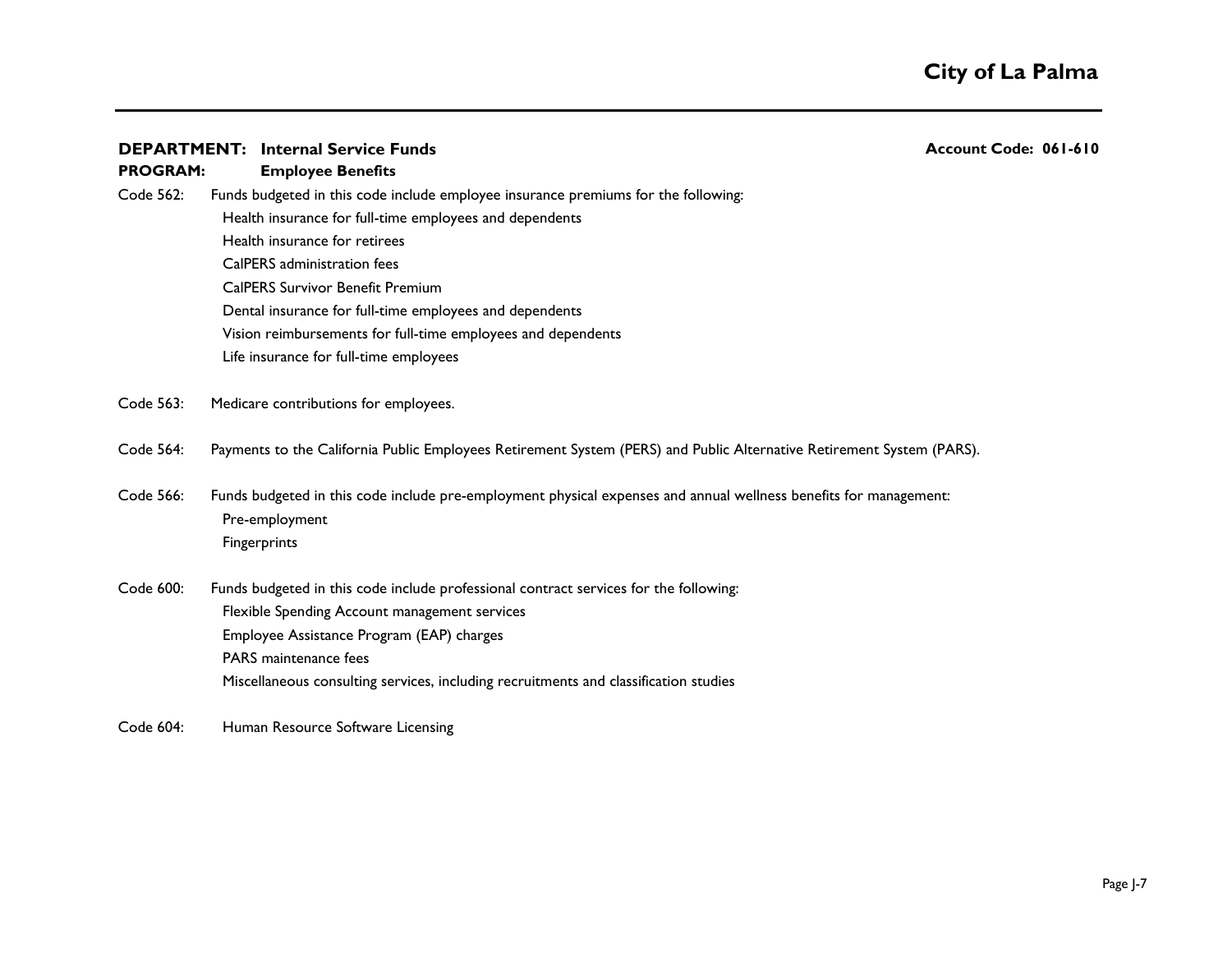**PROGRAM:** 

**Employee Benefits**

Annual employee recognition luncheon Employee events (Quarterly and Monthly)

Recruitment expenses (testing, interview panels)

Employee relations training services

Code 622: Funds budgeted in this code include publications and dues for the following: Fair Labors Standards Handbook subscription Miscellaneous employee wellness publications Orange County Employer Relations Committee dues California Public Agency Compensation Survey (Calpacs) Miscellaneous employee relations and training publications

Miscellaneous training, including CPR, first aid, and morale builders

Code 620: Funds budgeted in this code include meetings and training for the following:

- Code 623: Purchase of Uniform Items for Employees Citywide
- Code 625: Annual Employee of the Year and other employee awards. Annual employee of the Year Awards, Service Awards, Tiles Miscellaneous employee recognition
- Code 653: Cost for advertising job availability for all City departments.
- Code: 733: Special departmental supplies, including required employee relations posters and other employee relations supplies.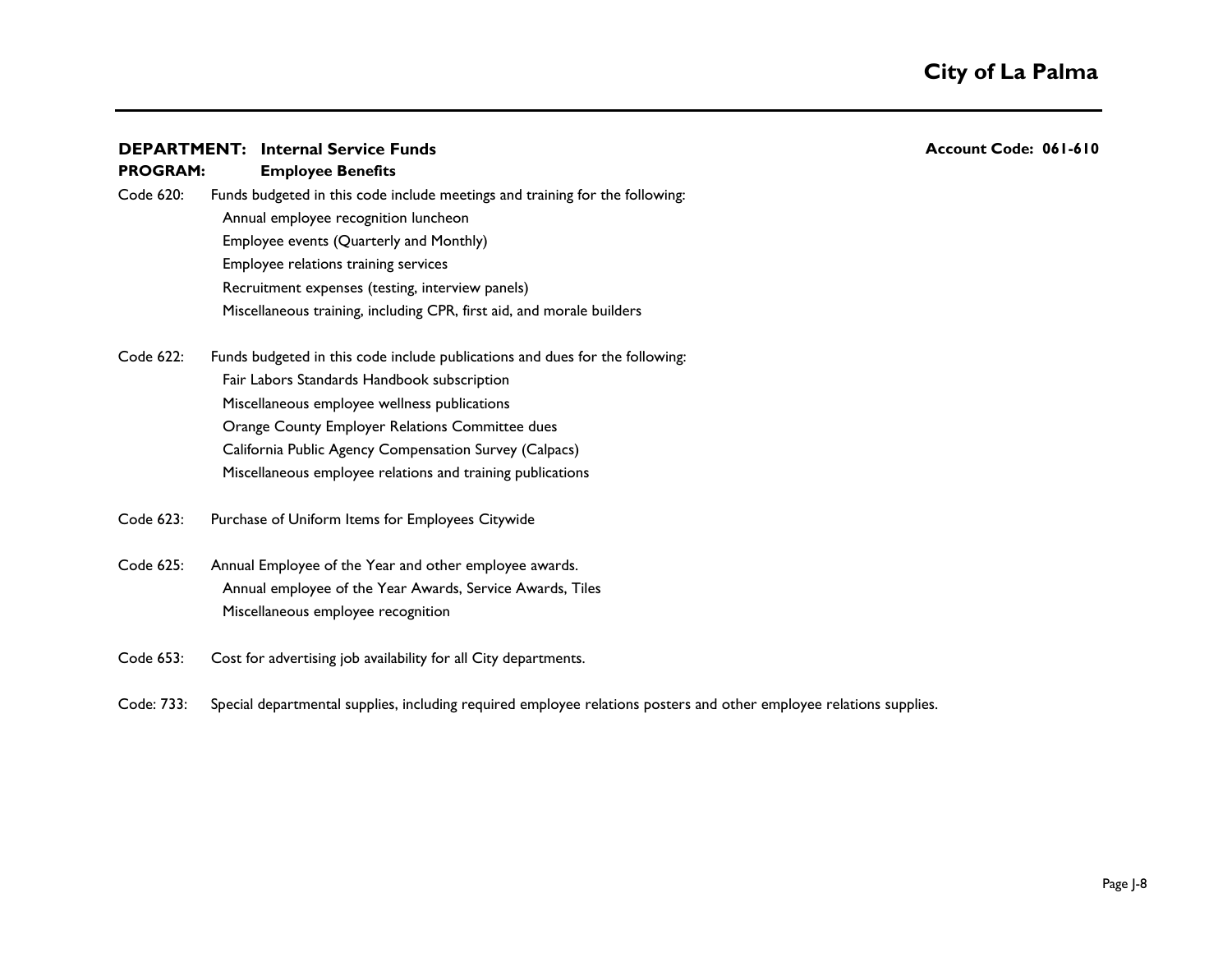**DEPARTMENT: Account Code: 061-610 Internal Service Funds Employee Benefits PROGRAM:** 



THIS PAGE INTENTIONALLY LEFT BLANK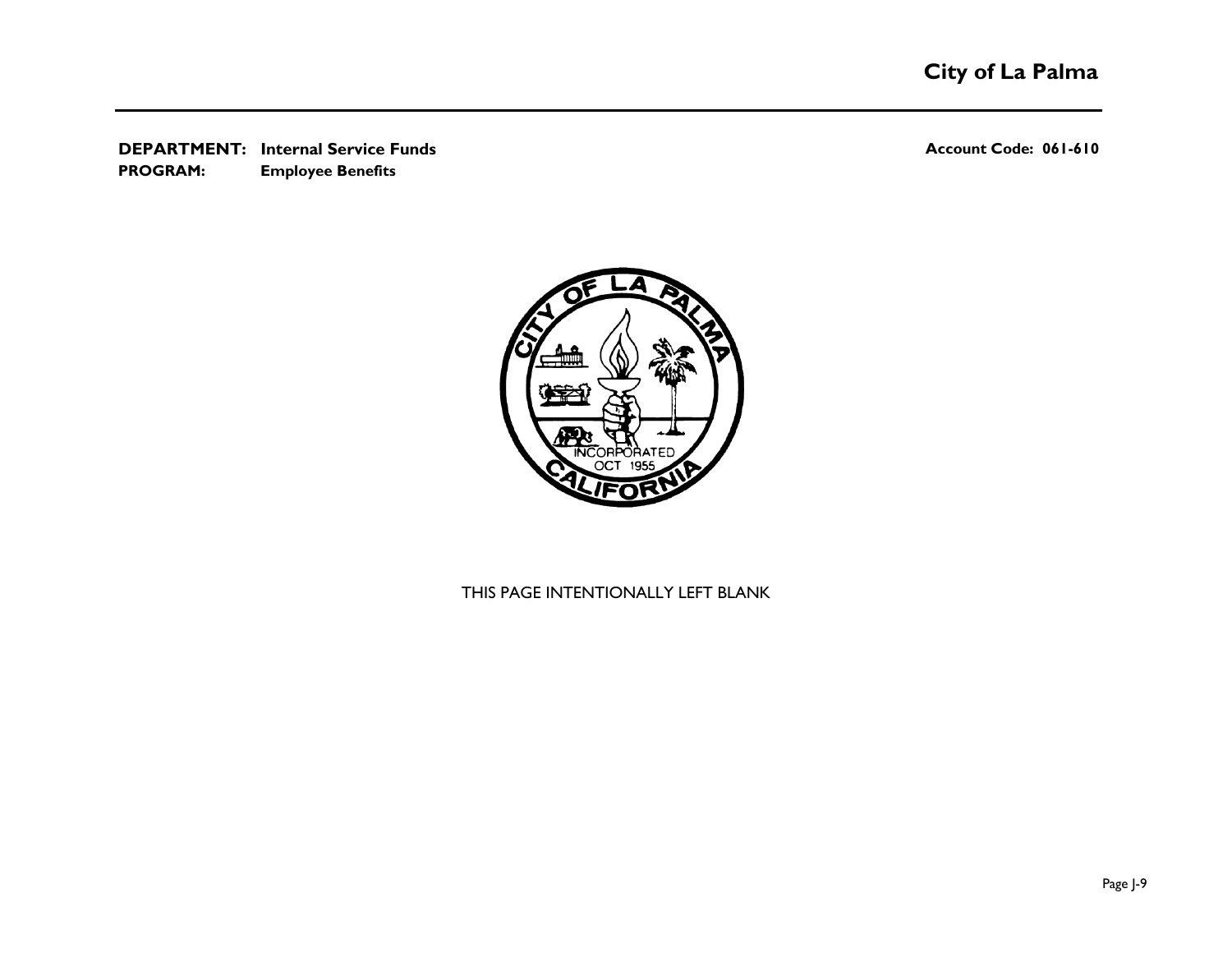### **DEPARTMENT:** Internal Service Funds<br> **Account Code: 061-610**

**Employee Benefits PROGRAM:** 

|                                    |                    |                    |                    |                         |                    |                    | % Change from      |
|------------------------------------|--------------------|--------------------|--------------------|-------------------------|--------------------|--------------------|--------------------|
|                                    | <b>Fiscal Year</b> | <b>Fiscal Year</b> | <b>Fiscal Year</b> | <b>Fiscal Year</b>      | <b>Fiscal Year</b> | <b>Fiscal Year</b> | <b>Fiscal Year</b> |
|                                    | $2011 - 12$        | $2012 - 13$        | $2012 - 13$        | $2013 - 14$             | $2012 - 13$        | $2014 - 15$        | $2013 - 14$        |
| <b>Description</b>                 | <b>Actual</b>      | <b>Adopted</b>     | <b>Amended</b>     | <b>Adopted</b>          | <b>Amended</b>     | <b>Estimated</b>   | <b>Adopted</b>     |
| <b>PERSONNEL SERVICES</b>          |                    |                    |                    |                         |                    |                    |                    |
| Conversion & Termination Pay       | 293,967<br>\$      | 320,000<br>\$      | 320,000<br>\$      | 300,000<br>$\mathbf{S}$ | (6.3)              | \$<br>300,000      |                    |
| Unemployment Insurance/Claims      | 1,035              | 10,000             | 10,000             | 10,000                  |                    | 10,000             |                    |
| <b>Workers Compensation/Claims</b> | 247,400            | 200,800            | 200,800            | 210,800                 | 5.0                | 221,300            | 5.0                |
| Life & Health Insurance            | 647,263            | 715,100            | 715,100            | 558,700                 | (21.9)             | 680,780            | 21.9               |
| Medicare/FICA Contribution         | 84,231             | 83,800             | 83,800             | 82,500                  | (1.6)              | 83,500             | 1.2                |
| Retirement                         | 1,265,059          | I, I 26,300        | 1,126,300          | 1,048,000               | (7.0)              | 1,129,100          | 7.7                |
| Disability Insurance               | 20,288             | 21,400             | 21,400             | 20,000                  | (6.5)              | 20,000             |                    |
| Physical Exams                     | 5,271              | 13,600             | 13,600             | 5,000                   | (63.2)             | 11,000             | 120.0              |
| <b>TOTAL PERSONNEL</b>             |                    |                    |                    |                         |                    |                    |                    |
| <b>SERVICES</b>                    | 2,564,514          | 2,491,000          | 2,491,000          | 2,235,000               | (10.3)             | 2,455,680          | 9.9                |
|                                    |                    |                    |                    |                         |                    | % Change from      |                    |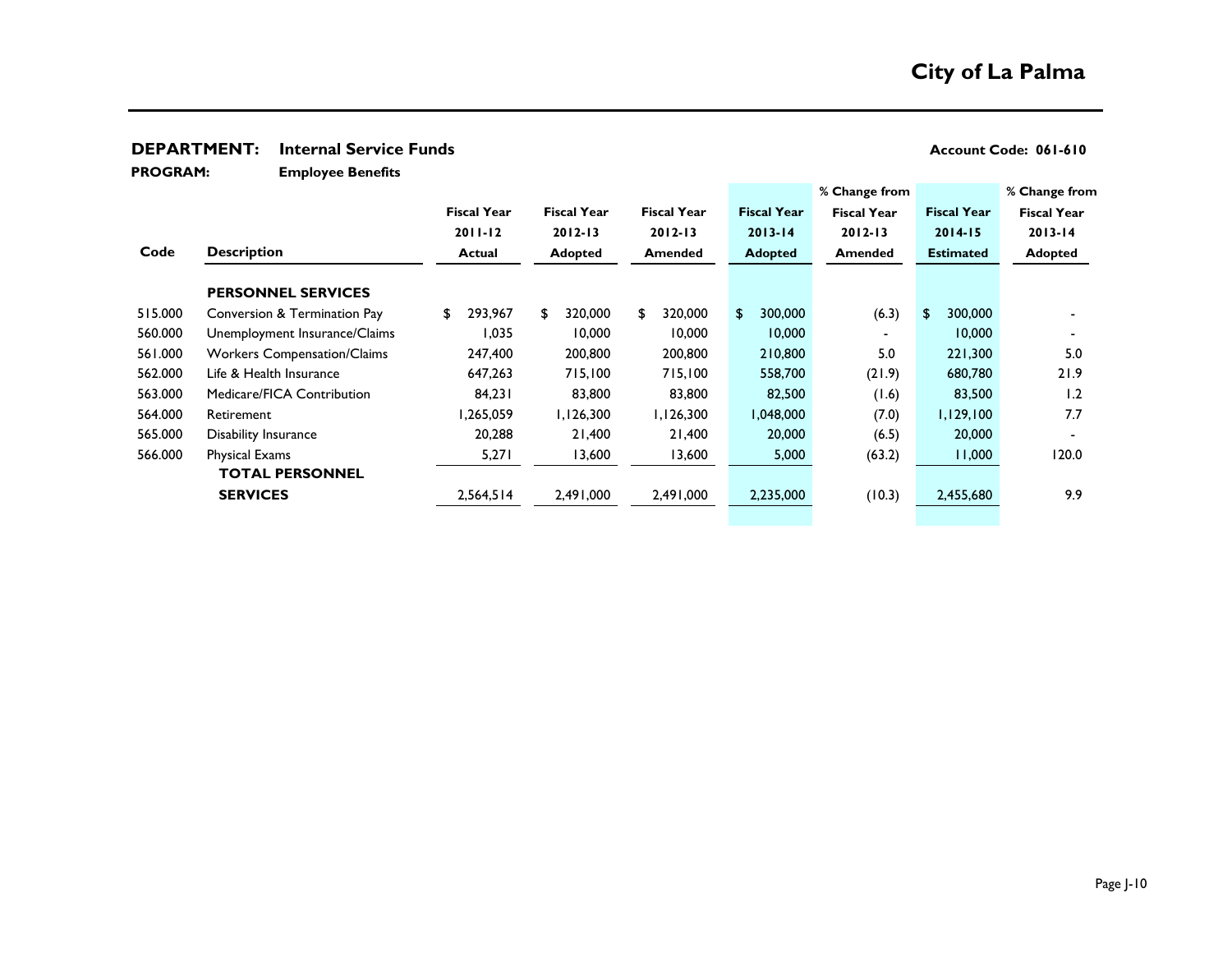### **DEPARTMENT:** Internal Service Funds<br> **Account Code: 061-610**

**Employee Benefits PROGRAM:** 

|         |                                       |                           |                    |                    |                    | % Change from      |                    | % Change from      |
|---------|---------------------------------------|---------------------------|--------------------|--------------------|--------------------|--------------------|--------------------|--------------------|
|         |                                       | <b>Fiscal Year</b>        | <b>Fiscal Year</b> | <b>Fiscal Year</b> | <b>Fiscal Year</b> | <b>Fiscal Year</b> | <b>Fiscal Year</b> | <b>Fiscal Year</b> |
|         |                                       | $2011 - 12$               | $2012 - 13$        | $2012 - 13$        | $2013 - 14$        | $2012 - 13$        | $2014 - 15$        | $2013 - 14$        |
| Code    | <b>Description</b>                    | <b>Actual</b>             | <b>Adopted</b>     | <b>Amended</b>     | <b>Adopted</b>     | <b>Amended</b>     | <b>Estimated</b>   | <b>Adopted</b>     |
|         | <b>MAINTENANCE AND OPERATIONS</b>     |                           |                    |                    |                    |                    |                    |                    |
| 600.000 | <b>Professional Contract Services</b> | 54,714                    | 28,700             | 28,700             | 13,700             | (52.3)             | 18,700             | 36.5               |
| 604.000 | Computer Software Support             | 3,000                     | 3,000              | 3,000              | 3,000              |                    | 3,000              |                    |
| 619.440 | <b>Bank Service Charges</b>           |                           | 300                | 300                |                    | (100.0)            | 300                | N/A                |
| 620.000 | Meetings & Training                   | $  \cdot  $ , $  \cdot  $ | 12,300             | 12,300             | 10,700             | (13.0)             | 10,700             |                    |
| 622.000 | <b>Publications &amp; Dues</b>        | 1,979                     | 1,800              | 800, ا             | 1,100              | (38.9)             | 1,100              |                    |
| 623.000 | <b>Uniforms</b>                       |                           | 2,000              | 2,000              |                    | (100.0)            |                    | N/A                |
| 624.000 | <b>Tuition Reimbursement</b>          | 4,328                     | 12,500             | 12,500             | 7,000              | (44.0)             | 12,500             | 78.6               |
| 625.000 | <b>Employee Recognition Award</b>     | 838                       | 1,500              | 1,500              | 1,500              |                    | 1,500              |                    |
| 653.000 | Advertising                           |                           | 2,000              | 2,000              | 1,000              | (50.0)             | 1,000              |                    |
| 733.000 | Special Departmental Supplies         | 543                       | 2,000              | 2,000              | 900                | (55.0)             | 900                |                    |
|         | <b>TOTAL MAINTENANCE</b>              |                           |                    |                    |                    |                    |                    |                    |
|         | <b>AND OPERATIONS</b>                 | 76,524                    | 66,100             | 66,100             | 38,900             | (41.1)             | 49,700             | 27.8               |
|         | <b>TOTAL EXPENDITURES</b>             | \$2,641,038               | \$2,557,100        | \$2,557,100        | \$2,273,900        | (11.1)             | \$2,505,380        | 10.2               |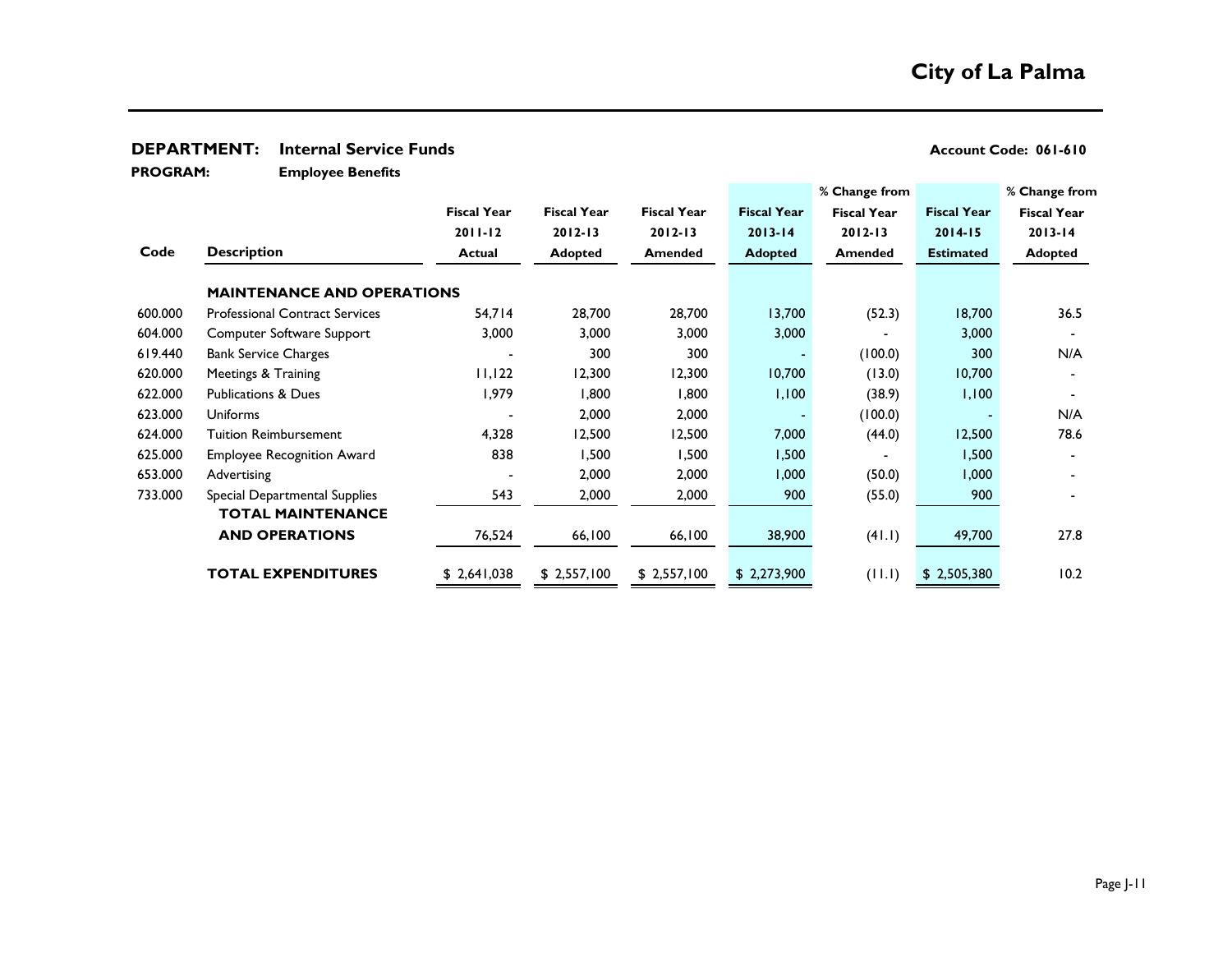**Facility Maintenance PROGRAM:** 

|                             |                    |  |                    |         |                    |                |                    |                | % Change from      |                  |                    | % Change from      |
|-----------------------------|--------------------|--|--------------------|---------|--------------------|----------------|--------------------|----------------|--------------------|------------------|--------------------|--------------------|
|                             | <b>Fiscal Year</b> |  | <b>Fiscal Year</b> |         | <b>Fiscal Year</b> |                | <b>Fiscal Year</b> |                | <b>Fiscal Year</b> |                  | <b>Fiscal Year</b> | <b>Fiscal Year</b> |
|                             | $2011 - 12$        |  | $2012 - 13$        |         | $2012 - 13$        |                | $2013 - 14$        |                | $2012 - 13$        |                  | $2014 - 15$        | $2013 - 14$        |
|                             | <b>Actual</b>      |  | <b>Adopted</b>     | Amended |                    | <b>Adopted</b> |                    | <b>Amended</b> |                    | <b>Estimated</b> |                    | <b>Adopted</b>     |
| <b>Personnel Services</b>   | 47.717             |  | 46,400             |         | 46,400             |                | 63,200             |                | 36.2               |                  | 65,800             | 4.1                |
| Maintenance and Operations  | 200,416            |  | 217,400            |         | 217.400            |                | 234,400            |                | 7.8                |                  | 404,900            | 72.7               |
| Capital Outlay/Improvements | 74.219             |  | 289,900            |         | 289,900            |                | 343,000            |                | 18.3               |                  | 103,000            | (70.0)             |
| Total                       | 322,352            |  | 553,700            |         | 553,700            |                | 640,600            |                | 15.7               |                  | 573,700            | (10.4)             |

### PROGRAM DESCRIPTION:

This program reflects the costs for operating, maintaining, and repairing City buildings. Improvements to the buildings, whether by contractors or by City employees, are paid from this account. The costs are allocated with monthly charges to the various individual departmental budgets on the basis of the square footage occupied by that department and on the basis of any interior or exterior work needing to be performed during the fiscal year to an individual building (or departmental space within a building).

The Facility Maintenance and Citywide Support Services Fund centralizes various activities which benefit all departments. Examples of these charges include copier rental, typewriter maintenance, postage, the purchase of laser toner cartridges, and first aid supplies.

### PROGRAM EXPLANATION:

|           |                                    | 0.65 |
|-----------|------------------------------------|------|
|           | Maintenance Worker                 | 0.20 |
|           | Lead Maintenance Worker            | 0.25 |
|           | Maintenance Supervisor             | 0.10 |
| Code 501: | <b>Community Services Director</b> | 0.10 |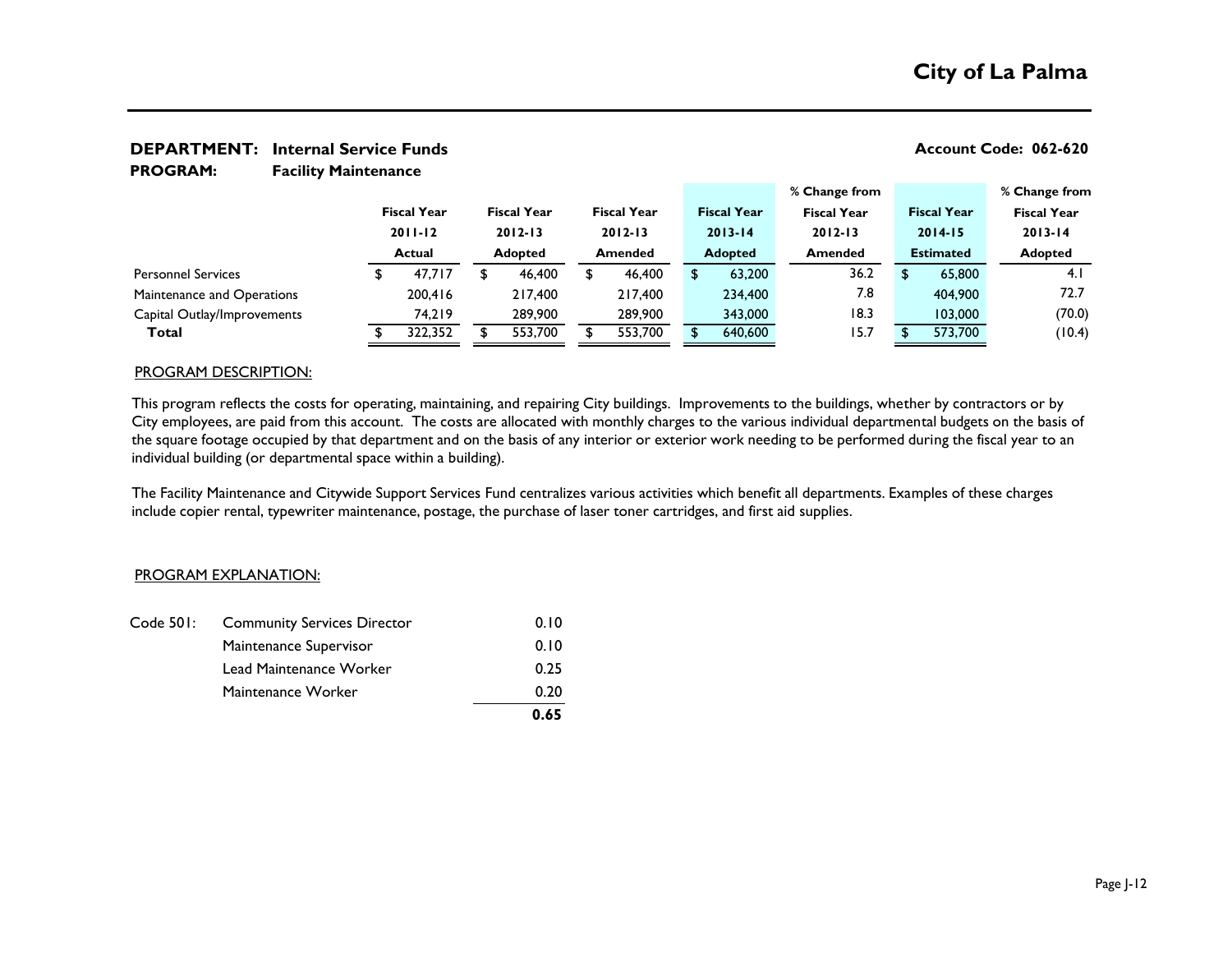`

**Facility Maintenance PROGRAM:** 

Code 505: Represents the salary savings anticipated during the year due to vacancies in the workforce. Estimated at three percent (3%).

Code 530: Provides for personnel overtime.

- Code 550: Funds budgeted in this code include this program's pro rata share of Employee Benefits costs.
- Code 600: Funds budgeted in this code include professional contract services for the following: Pest control Minor electrical rehabilitation Alarm maintenance contract Fire extinguisher maintenance contract Playground inspection/audit and repairs - Miscellaneous services as needed
- Code 605: Custodial services for all City buildings.
- Code 652: Funds budgeted in this code include centralized postage and delivery services for the following: Postage meter rental Express and parcel shipping Postage 16,000 million and the contract of the contract of the contract of the contract of the contract of the contract of the contract of the contract of the contract of the contract of the contract of the contract of the Bulk mail permits and postage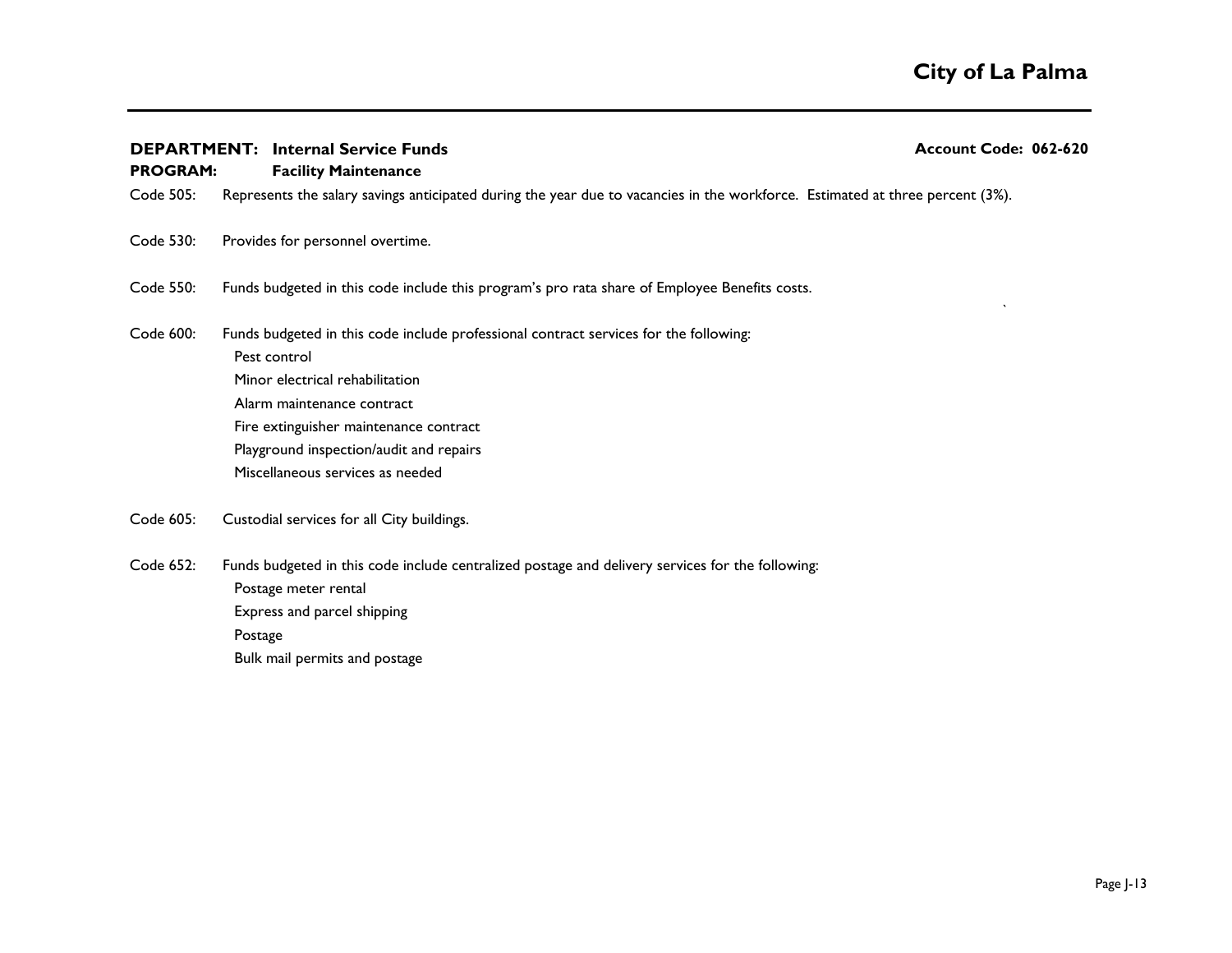**PROGRAM:** 

Code 692: Natual gas service charge for City facilities.

**Facility Maintenance**

- Code 693: Electric service charge for City facilities.
- Code 705: Materials for repair of City buildings.
- Code 706: Cost of keys for City facilities and repair of locks and doors, as needed.
- Code 708: Funds budgeted in this code include general building maintenance and repair for the following: City Yard: replace storage bins City Yard: replace trees and irrigation Grind sidewalks as needed Landscape Irrigation/controllers Miscellaneous building maintenance and repair as needed
- Code 733: First aid materials for all departments.
- Code 743: Tax for sewer connection to the Orange County Sanitation District.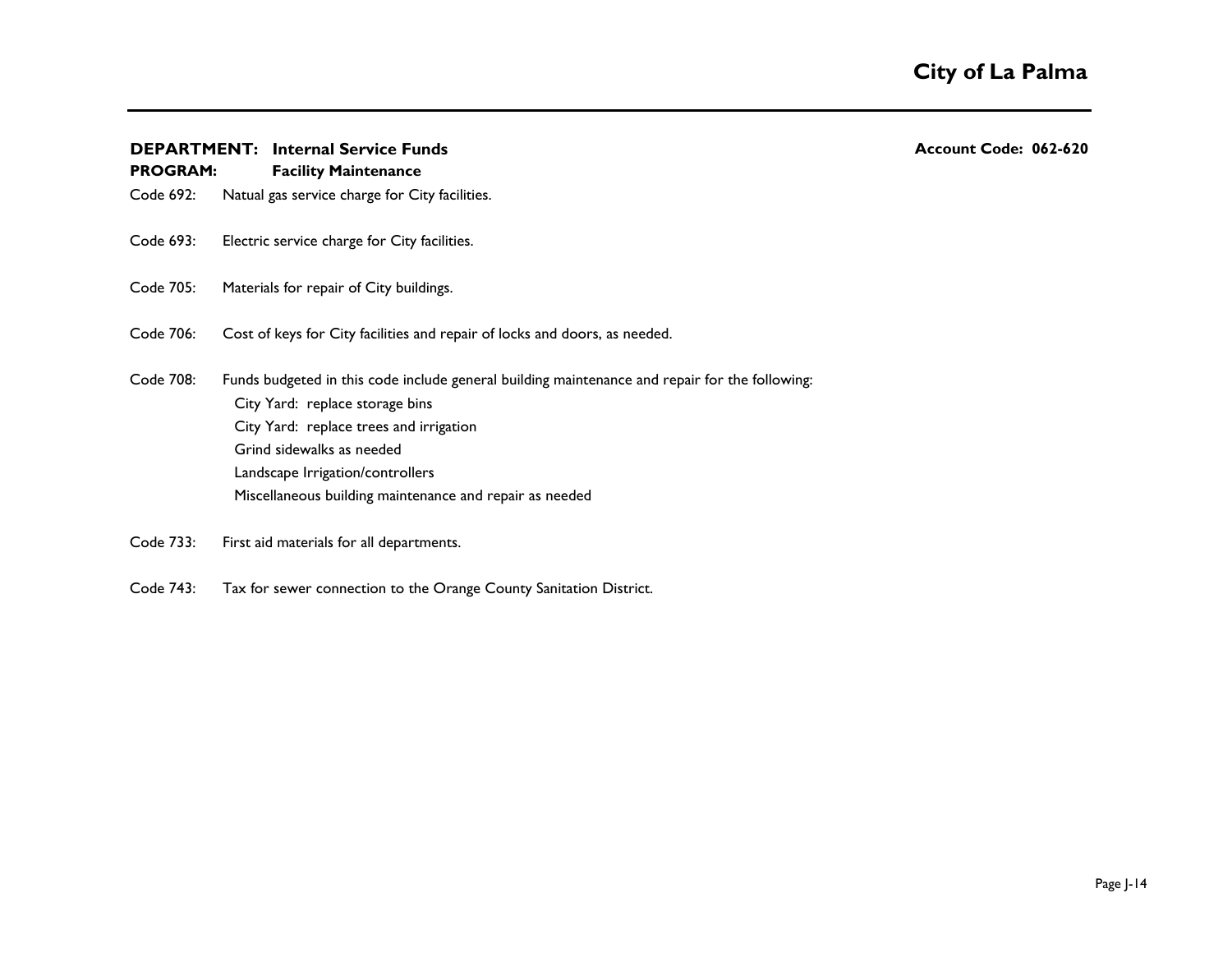**Facility Maintenance PROGRAM:** 

Code 801: Funds budgeted in this code include the following building improvements - Fiscal Year 2013-14 Replace flooring in Royal Palm and Fan Palm Community rooms ADA upgrade of Royal Palm Room doors Prepare ADA transition sutdy - Citywide Facility Assessment Repair irrigation and replace trees at City Yard Storage bins replacement at City Yard Carpet and tile replacement/refurbishment at City Hall Replace floor coverings in Police Building Minor miscellaneous refurbishment of Police Building

Code 802: Funds budgeted in this code are for replacement of Furniture and Fixtures

Code 804 Funds budgeted in this code are for replacement of Machinery and Equipment Repair/Replace heating and A/C units in Recreation & Community Services

Code 887 Funds budgeted in this code are for Park Improvements Replace playground equipment (Central Park) Resurface tennis courts Add brickdust/level softball fiels Hydro-seed softball field at Central Park Install rubberized surfacing at Denni Street park Facility lighting repairs / Replace sand and wood chips (various Parks citywide)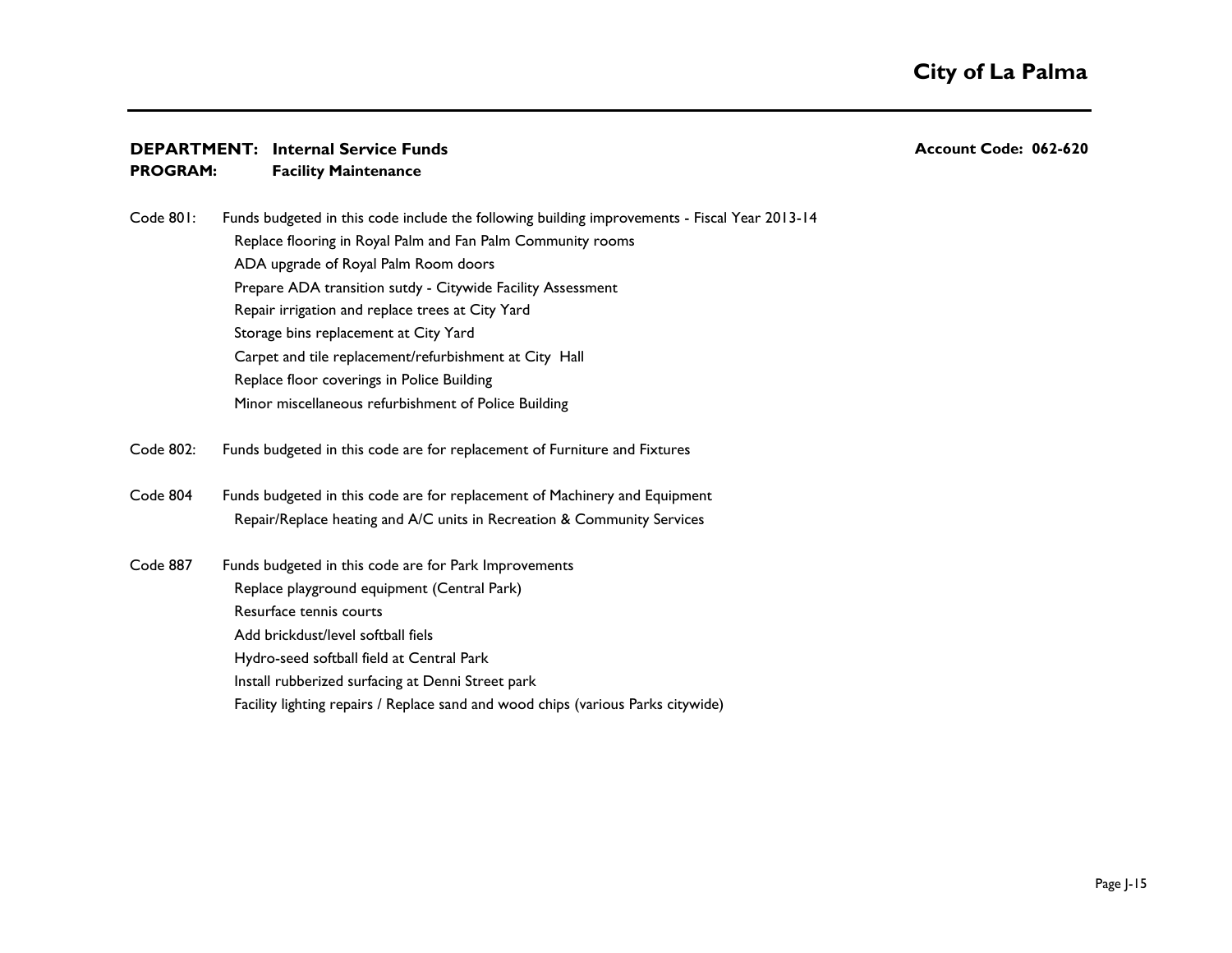### **DEPARTMENT:** Internal Service Funds<br> **DEPARTMENT:** Internal Service Funds

**Facility Maintenance PROGRAM:** 

|         |                                       |                    |                    |                    |                    | % Change from      |                    | % Change from      |
|---------|---------------------------------------|--------------------|--------------------|--------------------|--------------------|--------------------|--------------------|--------------------|
|         |                                       | <b>Fiscal Year</b> | <b>Fiscal Year</b> | <b>Fiscal Year</b> | <b>Fiscal Year</b> | <b>Fiscal Year</b> | <b>Fiscal Year</b> | <b>Fiscal Year</b> |
|         |                                       | $2011 - 12$        | $2012 - 13$        | $2012 - 13$        | $2013 - 14$        | $2012 - 13$        | $2014 - 15$        | $2013 - 14$        |
| Code    | <b>Description</b>                    | <b>Actual</b>      | <b>Adopted</b>     | <b>Amended</b>     | <b>Adopted</b>     | <b>Amended</b>     | <b>Estimated</b>   | <b>Adopted</b>     |
|         | <b>PERSONNEL SERVICES</b>             |                    |                    |                    |                    |                    |                    |                    |
| 501.000 | Salaries - Full-time                  | \$<br>29,865       | \$<br>30,200       | \$<br>30,200       | \$<br>45,300       | 50.0               | \$<br>46,000       | 1.5                |
| 505.000 | Salary Savings Credit                 |                    | (1,300)            | (1,300)            | (1,800)            | 38.5               | (1,900)            | 5.6                |
| 530.000 | Overtime                              | 4,058              | 3,500              | 3,500              | 2,000              | (42.9)             | 2,000              |                    |
| 550.000 | <b>Employee Benefits</b>              | 13,794             | 14,000             | 14,000             | 17,700             | 26.4               | 19,700             | 11.3               |
|         | <b>TOTAL PERSONNEL</b>                |                    |                    |                    |                    |                    |                    |                    |
|         | <b>SERVICES</b>                       | 47,717             | 46,400             | 46,400             | 63,200             | 36.2               | 65,800             | 4.1                |
|         | <b>MAINTENANCE AND OPERATIONS</b>     |                    |                    |                    |                    |                    |                    |                    |
| 600.000 | <b>Professional Contract Services</b> | 7,354              | 18,000             | 18,000             | 14,000             | (22.2)             | 14,000             |                    |
| 605.000 | <b>Custodial Services</b>             | 38,017             | 40,000             | 40,000             | 32,000             | (20.0)             | 32,000             |                    |
| 652.000 | Postage                               | 16,067             | 25,400             | 25,400             | 25,400             |                    | 25,400             |                    |
| 692.000 | Gas                                   | 9,406              | 12,000             | 12,000             | 12,000             |                    | 12,000             |                    |
| 693.000 | Electric                              | 52,438             | 65,000             | 65,000             | 65,000             |                    | 65,000             |                    |
| 705.000 | Maintenance & Repair Materials        | 8,300              | 6,000              | 6,000              | 6,000              |                    | 6,000              |                    |
| 706.000 | Maintenance & Repair Services         | 2,641              | 8,000              | 8,000              | 8,000              | $\blacksquare$     | 8,000              |                    |
| 707.000 | Maintenance & Repair of Eqpt          | 1,280              | 2,000              | 2,000              | 2,000              |                    | 2,000              |                    |
| 708.000 | Maintenance & Repair-Buildings        | 22,923             | 2,000              | 2,000              | 35,000             | 1,650.0            | 205,500            | 487.I              |
| 729.000 | Janitorial Supplies                   | 19,727             | 20,000             | 20,000             | 16,000             | (20.0)             | 16,000             |                    |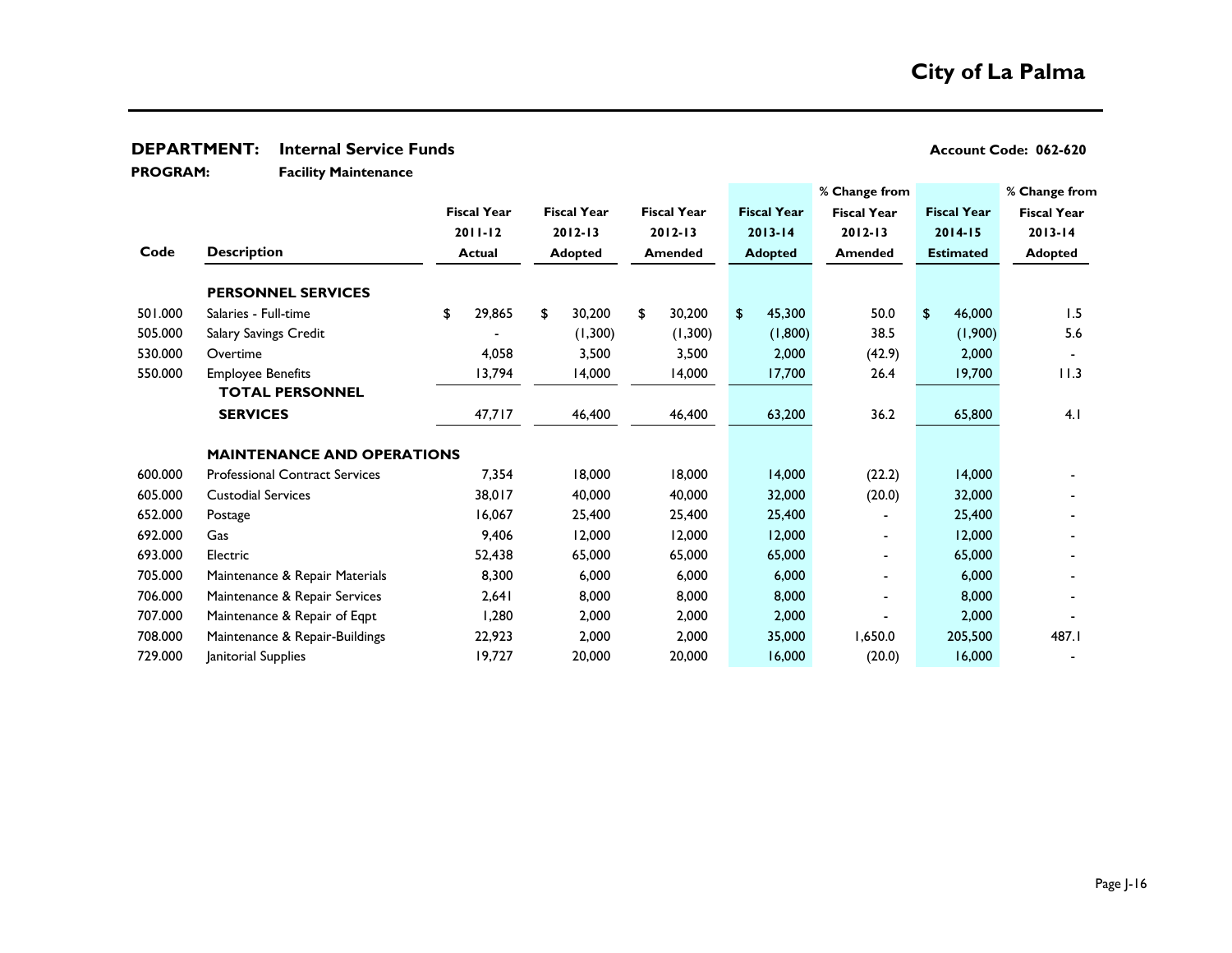### **DEPARTMENT:** Internal Service Funds<br> **DEPARTMENT:** Internal Service Funds

**Facility Maintenance PROGRAM:** 

|         |                                    |                    |                    |                    |                    | % Change from      |                    | % Change from      |
|---------|------------------------------------|--------------------|--------------------|--------------------|--------------------|--------------------|--------------------|--------------------|
|         |                                    | <b>Fiscal Year</b> | <b>Fiscal Year</b> | <b>Fiscal Year</b> | <b>Fiscal Year</b> | <b>Fiscal Year</b> | <b>Fiscal Year</b> | <b>Fiscal Year</b> |
|         |                                    | $2011 - 12$        | $2012 - 13$        | $2012 - 13$        | $2013 - 14$        | $2012 - 13$        | $2014 - 15$        | $2013 - 14$        |
| Code    | <b>Description</b>                 | <b>Actual</b>      | <b>Adopted</b>     | <b>Amended</b>     | <b>Adopted</b>     | <b>Amended</b>     | <b>Estimated</b>   | <b>Adopted</b>     |
| 733.000 | Special Departmental Supplies      | 2,514              | 3,000              | 3,000              | 3,000              |                    | 3,000              |                    |
| 743.000 | Special Assessments/Taxes          | 19,749             | 16,000             | 16,000             | 16,000             |                    | 16,000             |                    |
|         | <b>TOTAL MAINTENANCE</b>           |                    |                    |                    |                    |                    |                    |                    |
|         | <b>AND OPERATIONS</b>              | 200,416            | 217,400            | 217,400            | 234,400            | 7.8                | 404,900            | 72.7               |
|         | <b>CAPITAL OUTLAY/IMPROVEMENTS</b> |                    |                    |                    |                    |                    |                    |                    |
| 801.000 | <b>Building Improvements</b>       | 24,784             | 200,000            | 200,000            | 150,000            | (25.0)             | 45,000             | (70.0)             |
| 802.000 | <b>Furniture &amp; Fixtures</b>    |                    | 6,400              | 6,400              |                    | (100.0)            | 10,000             | N/A                |
| 804.000 | Machinery & Equipment              | 19,356             | 22,500             | 22,500             |                    | (100.0)            | 16,000             | N/A                |
| 887.000 | Park Improvements                  | 30,079             | 61,000             | 61,000             | 193,000            | 216.4              | 32,000             | (83.4)             |
|         | <b>TOTAL CAPITAL OUTLAY/</b>       |                    |                    |                    |                    |                    |                    |                    |
|         | <b>IMPROVEMENTS</b>                | 74,219             | 289,900            | 289,900            | 343,000            | 18.3               | 103,000            | (70.0)             |
|         | <b>TOTAL EXPENDITURES</b>          | 322,352            | 553,700<br>\$      | 553,700<br>£.      | 640,600            | 15.7               | 573,700<br>\$.     | (10.4)             |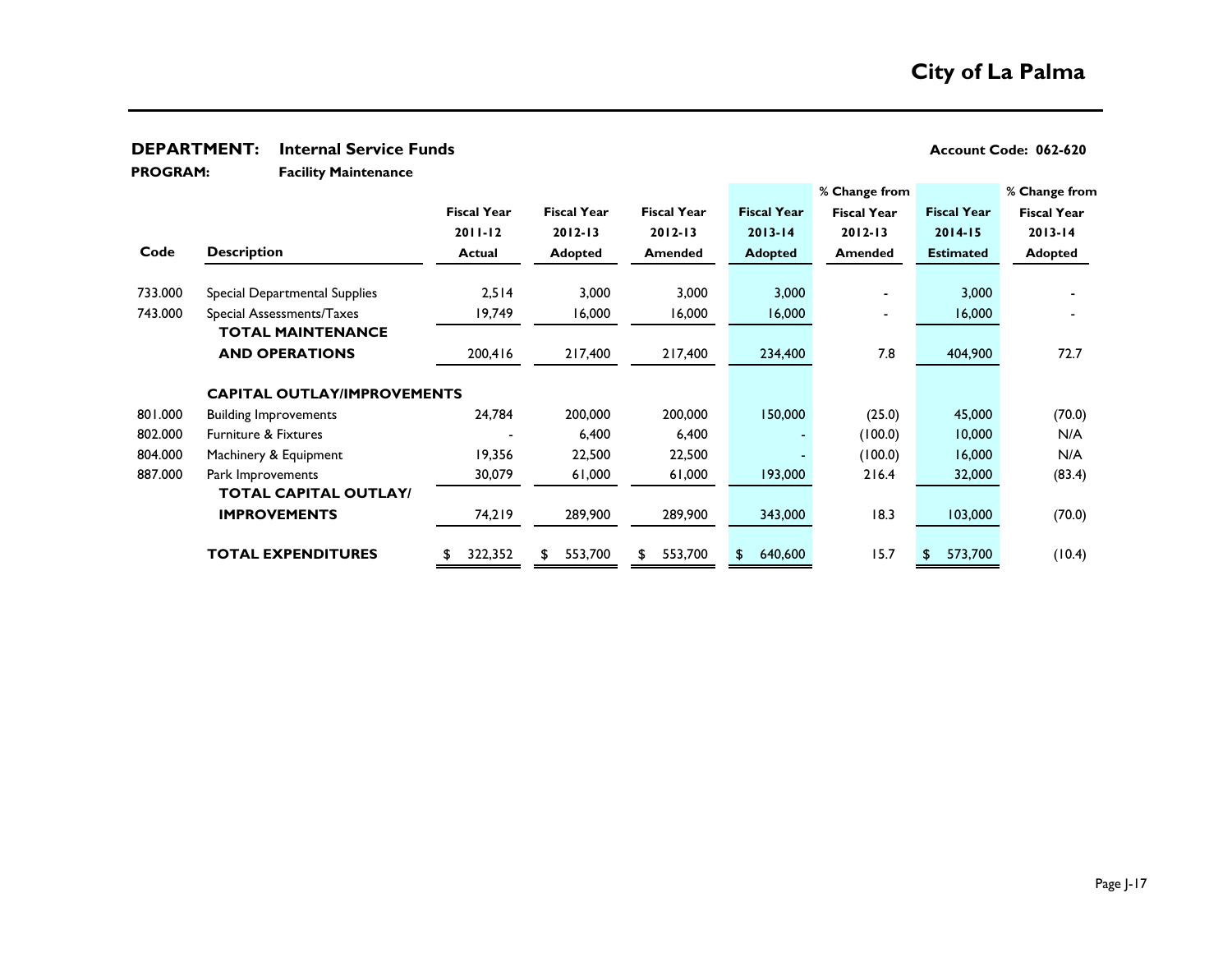## **% Change from % Change from Fiscal Year Fiscal Year Fiscal Year Fiscal Year Fiscal Year Fiscal Year Fiscal Year 2011-12 2012-13 2012-13 2013-14 2012-13 2014-15 2013-14 Actual Adopted Amended Adopted Amended Estimated Adopted** Personnel Services 5 5 - \$ - \$ 5 - N/A \$ - N/A Maintenance and Operations 168,148 157,000 157,000 146,175 (6.9) 146,175 166,175 Capital Outlay/Improvements 54,394 455,000 455,000 96,000 (78.9) 74,000 (22.9) **Total** \$ 222,542 \$ 612,000 \$ 612,000 \$ 242,175 (60.4) \$ 220,175 (9.1)

### **DEPARTMENT:** Internal Service **Account Code: 063-630** Account Code: 063-630 **Vehicle Maintenance and Replacement PROGRAM:**

### PROGRAM DESCRIPTION:

This is the central account for all departments from which vehicle replacement, maintenance, operation, repair and expenses are paid. Money is transferred into this Fund from individual departments and all expenses, including the purchase of new vehicles, are charged here. Departmental transfers represent a pro rata share of all costs.

### PROGRAM EXPLANATION:

Code 732: Provides for gasoline (\$95,000), preventive maintenance parts and repair, and all other expenses of maintaining the City's fleet of vehicles operations needs (\$51,000)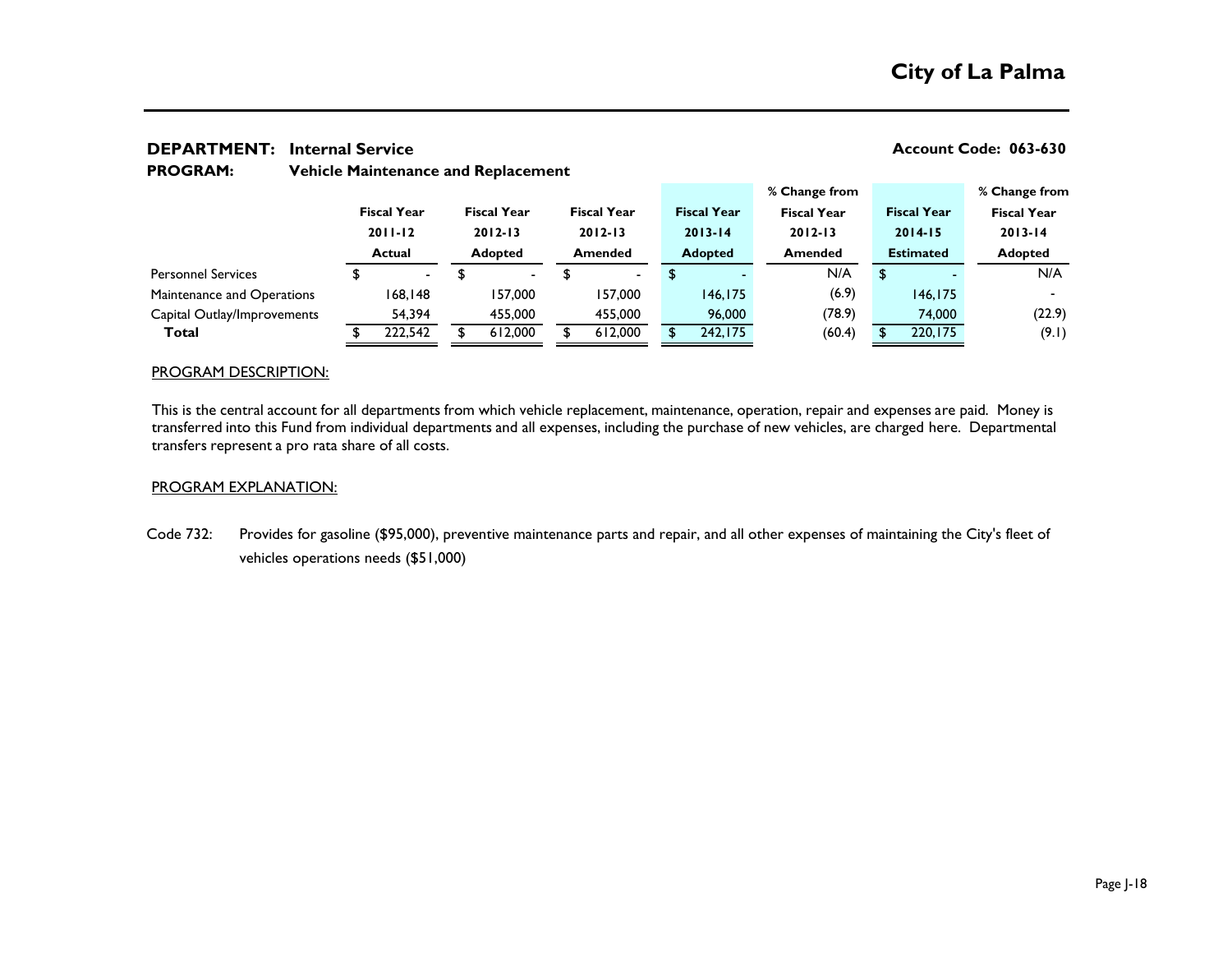### **DEPARTMENT:** Internal Service **Account Code: 063-630** Account Code: 063-630

| <b>PROGRAM:</b> |  | <b>Vehicle Maintenance and Replacement</b> |
|-----------------|--|--------------------------------------------|
|                 |  |                                            |

Code 805: Vehicle replacement purchases for the following:

### **Fiscal Year 2013-14**

| <b>Black and White Patrol Vehicle</b>            | LP-704 (2008) | \$ | 35,000 |
|--------------------------------------------------|---------------|----|--------|
| <b>Black and White Patrol Vehicle</b>            | LP-707 (2009) | \$ | 35,000 |
| Recreation Pick-up/Utility Truck                 | LPR-42 (1999) | \$ | 26,000 |
|                                                  |               | \$ | 96,000 |
| Fiscal Year 2014-15                              |               |    |        |
| Black and White Supervisor Vehicle (Chevy Tahoe) | LP-701 (2009) | \$ | 40,000 |
| Water/Sewer Pick-up/Utility Truck (heavy duty)   | LP-12 (2002)  | \$ | 34,000 |
|                                                  |               | S  | 74,000 |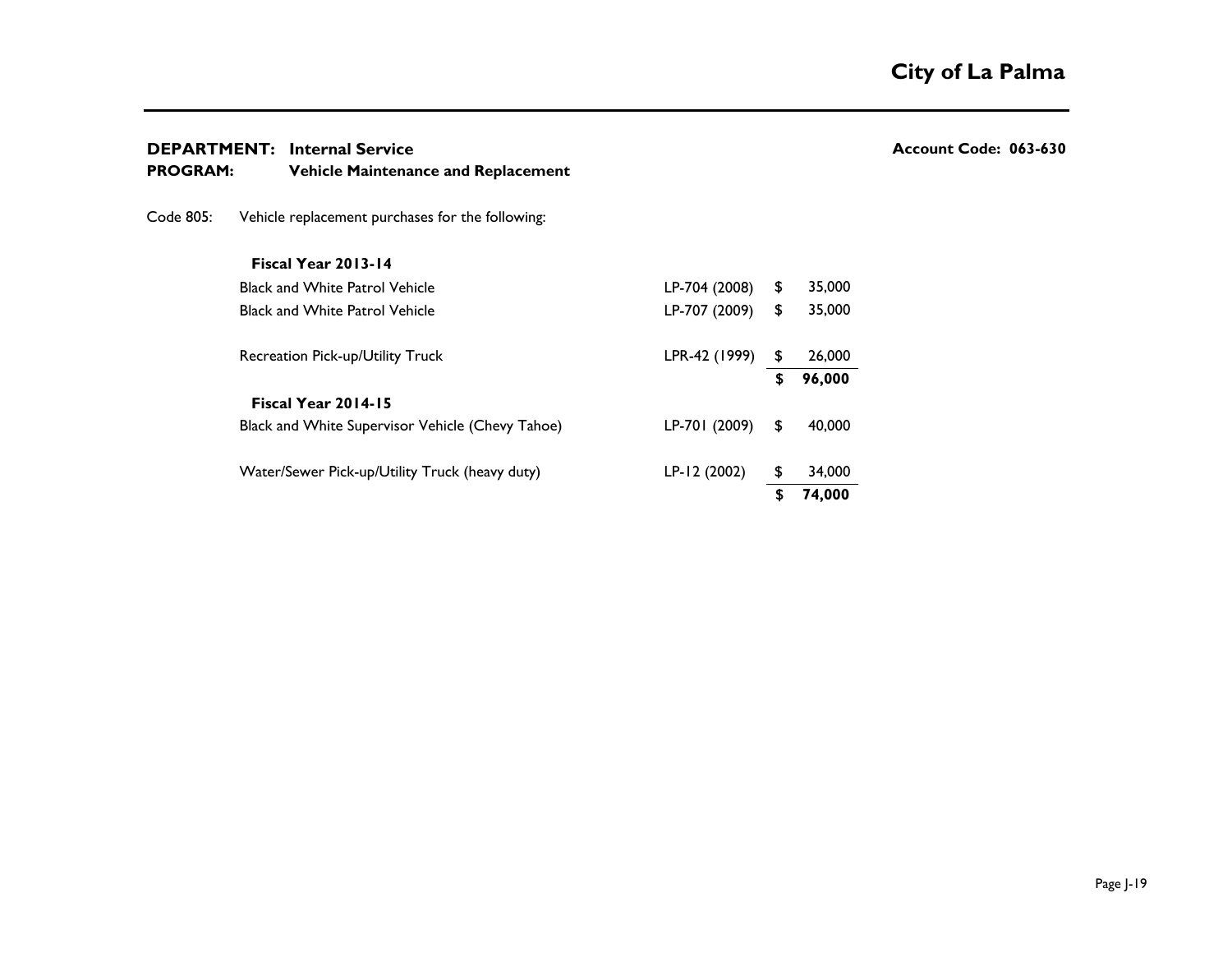### **DEPARTMENT:** Internal Service Funds<br> **DEPARTMENT:** Internal Service Funds

**Vehicle Maintenance and Replacement PROGRAM:** 

|                            |                                    |                    |                    |    |                    |                    |          | % Change from      |        |                    | % Change from      |        |
|----------------------------|------------------------------------|--------------------|--------------------|----|--------------------|--------------------|----------|--------------------|--------|--------------------|--------------------|--------|
|                            |                                    | <b>Fiscal Year</b> | <b>Fiscal Year</b> |    | <b>Fiscal Year</b> | <b>Fiscal Year</b> |          | <b>Fiscal Year</b> |        | <b>Fiscal Year</b> | <b>Fiscal Year</b> |        |
|                            |                                    | $2011 - 12$        | $2012 - 13$        |    | $2012 - 13$        | $2013 - 14$        |          | $2012 - 13$        |        | $2014 - 15$        | $2013 - 14$        |        |
| Code                       | <b>Description</b>                 | <b>Actual</b>      | <b>Adopted</b>     |    | <b>Amended</b>     | <b>Adopted</b>     |          | Amended            |        | <b>Estimated</b>   | <b>Adopted</b>     |        |
|                            | <b>MAINTENANCE AND OPERATIONS</b>  |                    |                    |    |                    |                    |          |                    |        |                    |                    |        |
| 732.000                    | <b>Vehicle Operating Expense</b>   | 168,148<br>S       | 157,000<br>\$      | £. | 157,000            | \$                 | 146, 175 |                    | (6.9)  | \$<br>146, 175     |                    |        |
|                            | <b>TOTAL MAINTENANCE AND</b>       |                    |                    |    |                    |                    |          |                    |        |                    |                    |        |
|                            | <b>OPERATIONS</b>                  | 168,148            | 157,000            |    | 157,000            |                    | 146, 175 |                    | (6.9)  | 146, 175           |                    |        |
|                            | <b>CAPITAL OUTLAY/IMPROVEMENTS</b> |                    |                    |    |                    |                    |          |                    |        |                    |                    |        |
| 805,000<br><b>Vehicles</b> |                                    | 54,394             | 455,000            |    | 455,000            |                    | 96,000   |                    | (78.9) | 74,000             |                    | (22.9) |
|                            | <b>TOTAL CAPITAL OUTLAY/</b>       |                    |                    |    |                    |                    |          |                    |        |                    |                    |        |
|                            | <b>IMPROVEMENTS</b>                | 54,394             | 455,000            |    | 455,000            |                    | 96,000   |                    | (78.9) | 74,000             |                    | (22.9) |
|                            | <b>TOTAL EXPENDITURES</b>          | 222,542            | 612,000<br>\$      | S. | 612,000            | \$                 | 242,175  |                    | (60.4) | 220,175            |                    | (9.1)  |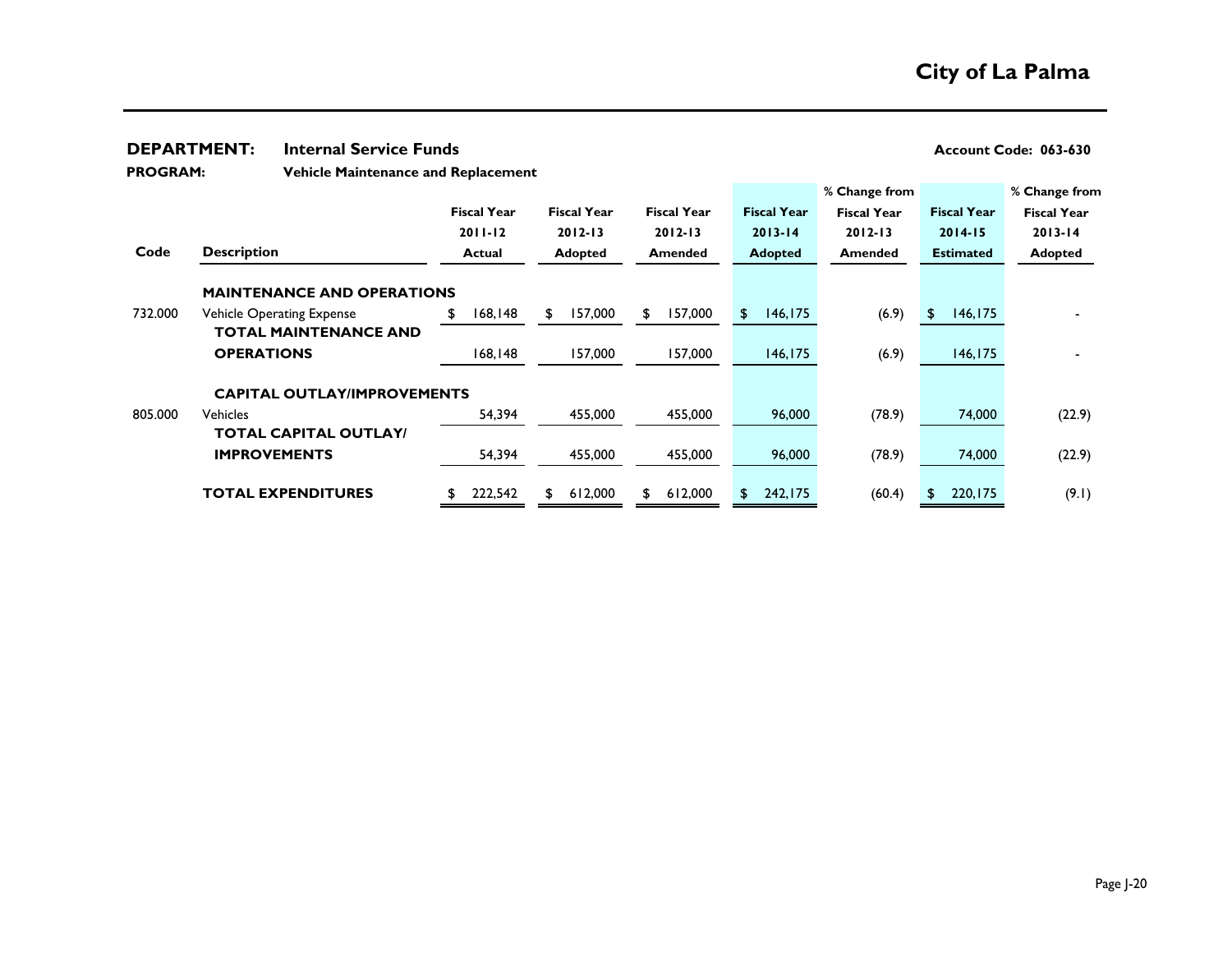**DEPARTMENT:** Internal Service Funds<br> **DEPARTMENT:** Internal Service Funds **PROGRAM: Vehicle Maintenance and Replacement**



THIS PAGE INTENTIONALLY LEFT BLANK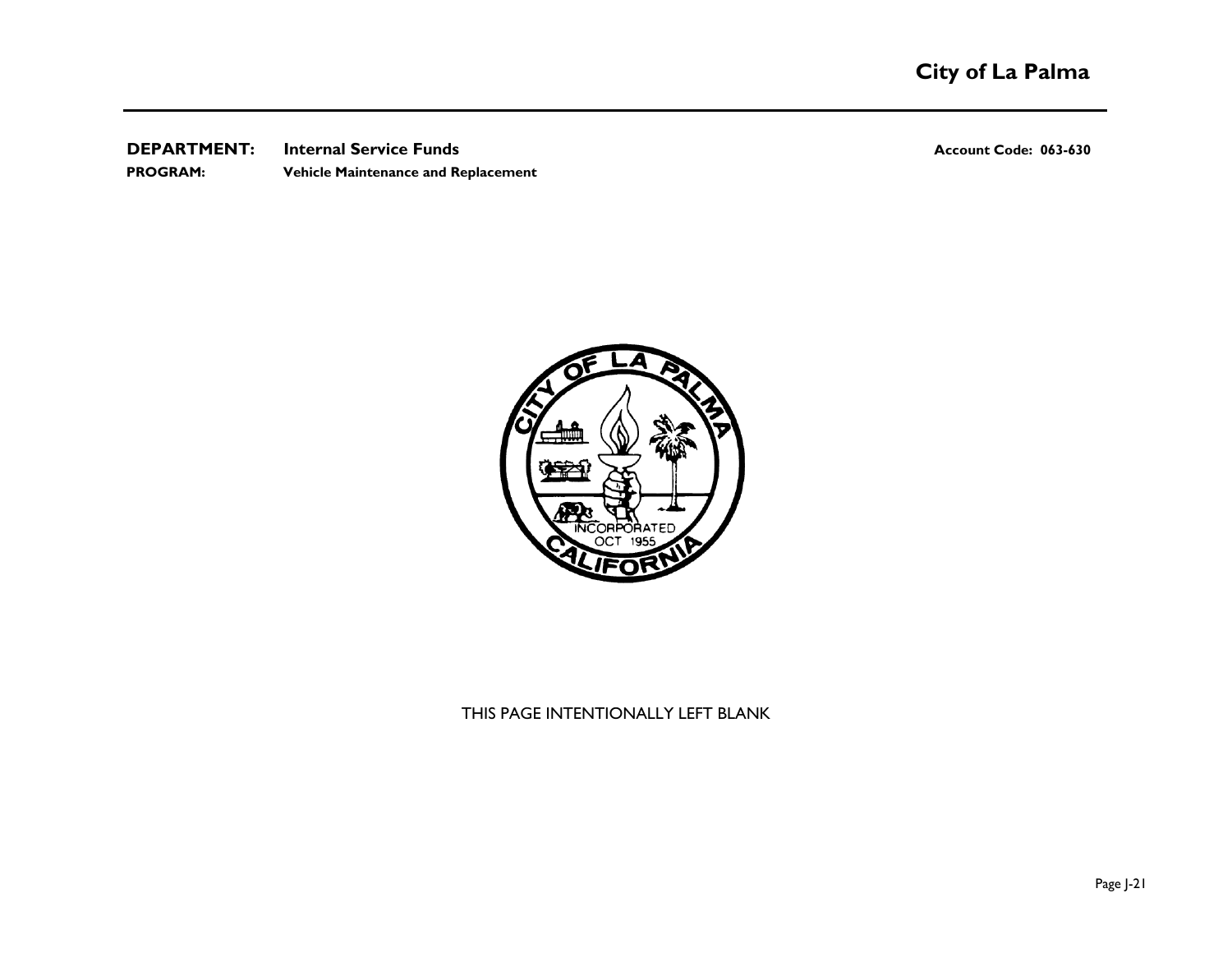## **DEPARTMENT:** Internal Service Funds **Account Code: 064-640 Account Code: 064-640**

**Information & Technology PROGRAM:** 

|                             |                                   |                |                                   |         |                                   |         |             |                    | % Change from      |        |                    |         | % Change from      |        |
|-----------------------------|-----------------------------------|----------------|-----------------------------------|---------|-----------------------------------|---------|-------------|--------------------|--------------------|--------|--------------------|---------|--------------------|--------|
|                             | <b>Fiscal Year</b><br>$2011 - 12$ |                | <b>Fiscal Year</b><br>$2012 - 13$ |         | <b>Fiscal Year</b><br>$2012 - 13$ |         |             | <b>Fiscal Year</b> | <b>Fiscal Year</b> |        | <b>Fiscal Year</b> |         | <b>Fiscal Year</b> |        |
|                             |                                   |                |                                   |         |                                   |         | $2013 - 14$ |                    | $2012 - 13$        |        | $2014 - 15$        |         | $2013 - 14$        |        |
|                             |                                   | <b>Actual</b>  | <b>Adopted</b>                    |         | Amended                           |         |             | <b>Adopted</b>     | <b>Amended</b>     |        | <b>Estimated</b>   |         | <b>Adopted</b>     |        |
| <b>Personnel Services</b>   |                                   | $\blacksquare$ |                                   | $\sim$  |                                   |         |             |                    |                    | N/A    |                    |         |                    | N/A    |
| Maintenance and Operations  |                                   | 216,779        |                                   | 260,800 |                                   | 267,900 |             | 210,000            |                    | (21.6) |                    | 201,300 |                    | (4.1)  |
| Capital Outlay/Improvements |                                   | 31,157         |                                   | 258,500 |                                   | 251,400 |             | 190,400            |                    | (24.3) |                    | 5,000   |                    | (97.4) |
| Total                       |                                   | 247,936        |                                   | 519,300 |                                   | 519,300 |             | 400,400            |                    | (22.9) |                    | 206,300 |                    | (48.5) |

### PROGRAM DESCRIPTION:

This program centralizes the payment of and accounting for the City's computer maintenance/replacement and communication expenses. Each department annually contributes to this program on a pro rata basis. The costs for maintenance/replacement equipment and communications are then paid directly from this program.

### PROGRAM EXPLANATION:

Code 600: Funds budgeted in this code include professional contract services for the following:

IT Services (Brea IT) IT Services Emergency/Contingency Domain Hosting Granicus audio webcasting Printer repair services Network backup services Network Cable Upgrade / Repairs Time Warner -Internet (Civic Center) Web Licensing/Support (CivicPlus)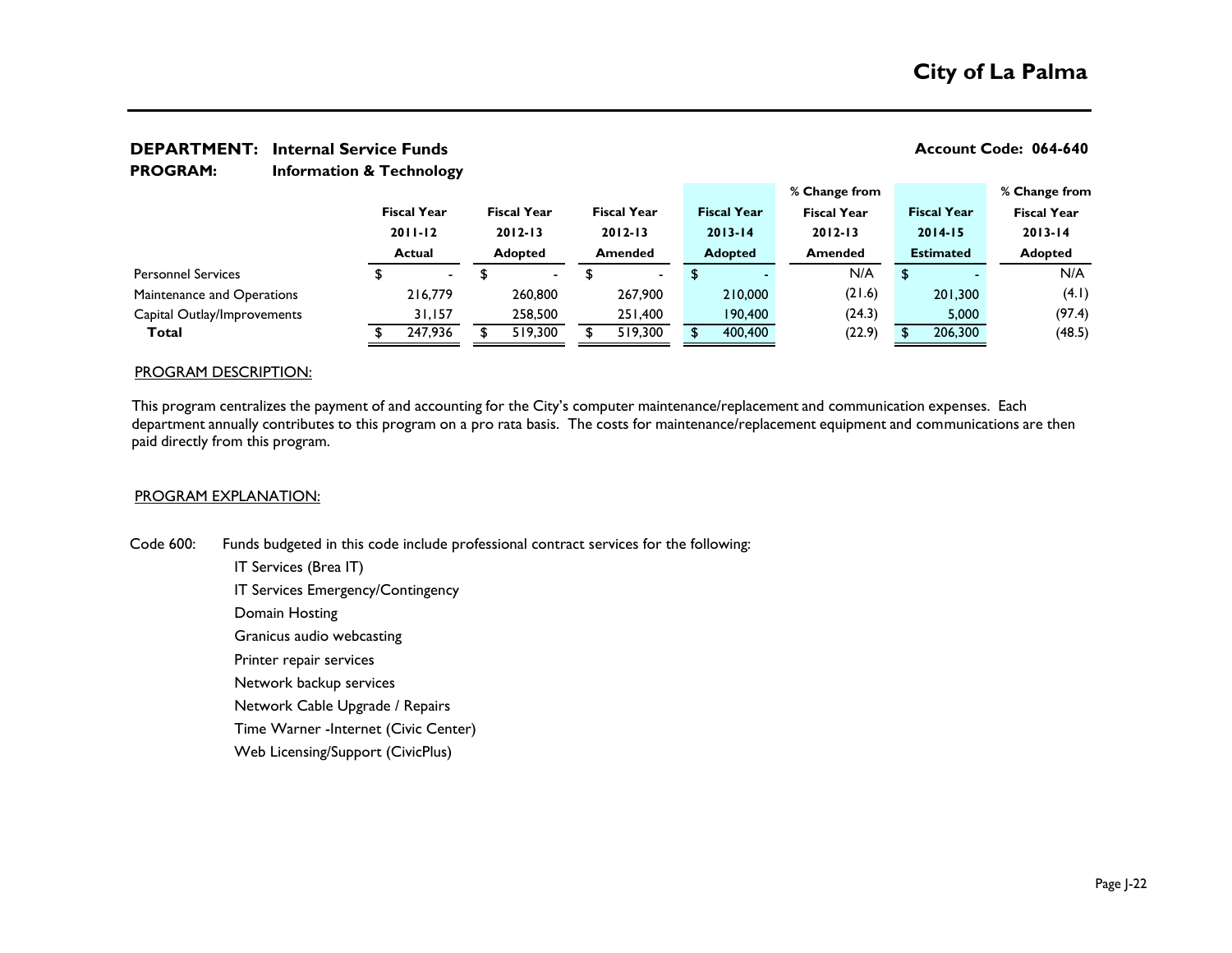### **DEPARTMENT:** Internal Service Funds **Account Code: 064-640 Account Code: 064-640**

### **Information & Technology PROGRAM:**

Code 604: Funds budgeted in this code include computer software and support for the following: Software upgrades-misc. Virus Software Spam filtering Firewall maintenance Misc Software Upgrade Laserfiche Licensing/Training/Support Property Data Licensing

- Code 651: Funds budgeted in this code include the following computer supplies and costs: Ergonomic supplies Miscellaneous supplies
- Code 691: Funds budgeted in this code include the following communications expenses Lease and maintenance fees for integrated phone and voice mail system Phone repairs and wiring as needed Citywide phone local/Long distance charges (for cell phones see Departmental budgets)
- Code 701 Copier Rental & Supplies
- Code 704 Office Equipment Maintenance Xerox Maintenance Agreement (Dieterich Post) Miscellaneous Equipment Maintenance

Code 803: Funds budgeted in this code include the following computer equipment based on Citywide replacement plan: Replacement of Computers Replacement of Printers/Scanners/Fax Machines as needed L3 Server Maintenance Agreement Phone system upgrade, equipment and installation (FY 2013-14 only) (Carryover)